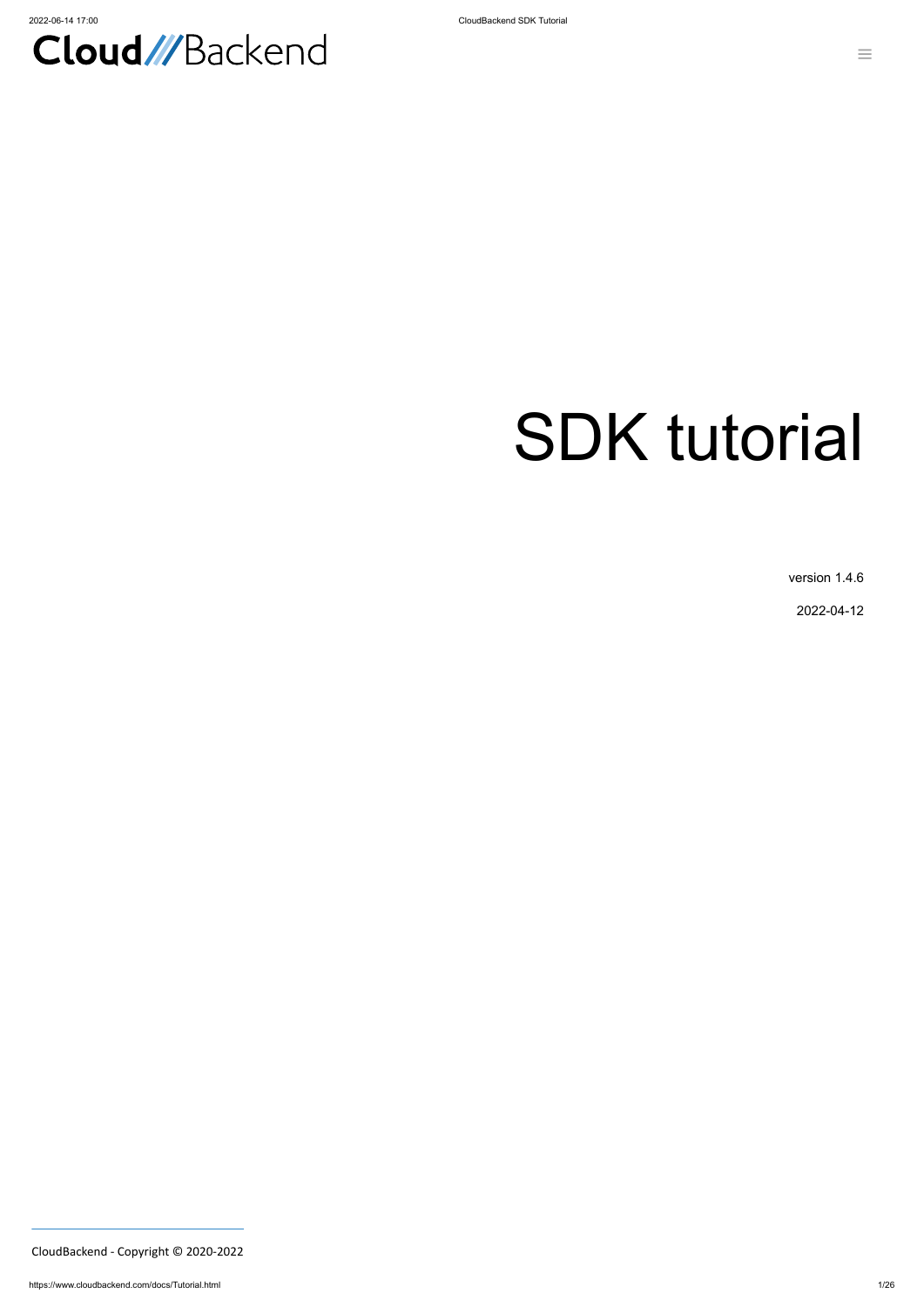## Document objective

The following SDK Tutorial document will give an overview on how to use the backend calls in the SDK of CloudBackend (CBE). This is done by listing code examples. The C++ example is used in the descriptions here. A similar example is available in the Java language.

*This document should be used in conjunction with the SDK API [overview](https://www.cloudbackend.com/docs/APIov.html) and the [QUERY](https://www.cloudbackend.com/docs/QUERYug.html) user guide.*

## Preparation

For this you need the following installed:

Ubuntu 20.04 LTS Linux operating system

Download the SDK package provided by CloudBackend:

• SDK - Software Development Kit (zip file)

Optional download:

• [Tutorial repository](https://www.cloudbackend.com/docs/Tutorial.zip)

## Installation

From a terminal window; unpack the package file.

| sudo apt install $q_{++}$                              | # if not already installed                         |  |
|--------------------------------------------------------|----------------------------------------------------|--|
| cd                                                     | # the home directory or equivalent                 |  |
| mkdir cbe                                              | # if not already created                           |  |
| cd cbe                                                 | # replace with your project directory              |  |
| $unzip \sim\!/Down$ lownloads/CloudBackendSDK-main.zip | # replace with the zip file name previously        |  |
| downloaded                                             |                                                    |  |
| my CloudBackendSDK-main 1.4.6                          | # release number or another name of your choice    |  |
| $ln -s$ 1.4.6 current                                  | # create symbolic link to the current version of   |  |
| the SDK                                                |                                                    |  |
| cd current                                             | # the name previously given this release's         |  |
| directory                                              |                                                    |  |
| cd $C_{++}/lib/Linux_x86/$                             | # SDK C++ lib                                      |  |
| unzip libcb_sdk.zip                                    | # unpack the libcb_sdk.a                           |  |
| $cd$ //Examples                                        | # Example Code directory                           |  |
| cd Simple                                              | # Simple code example directory                    |  |
| sh compile.sh                                          | # compile the test program                         |  |
| sh run.sh                                              | # run the installation test program and then enter |  |
|                                                        |                                                    |  |

your name

| Name for a new Company Container: Adam<br>New container created: Adam<br>program complete |  |
|-------------------------------------------------------------------------------------------|--|
| cd                                                                                        |  |
| mkdir -p Tutorial                                                                         |  |
| cd Tutorial                                                                               |  |
| ~/cbe/current/C++/Examples/Tutorial                                                       |  |

# ~/cbe/current/C++/Examples # if not already created # put exercise files here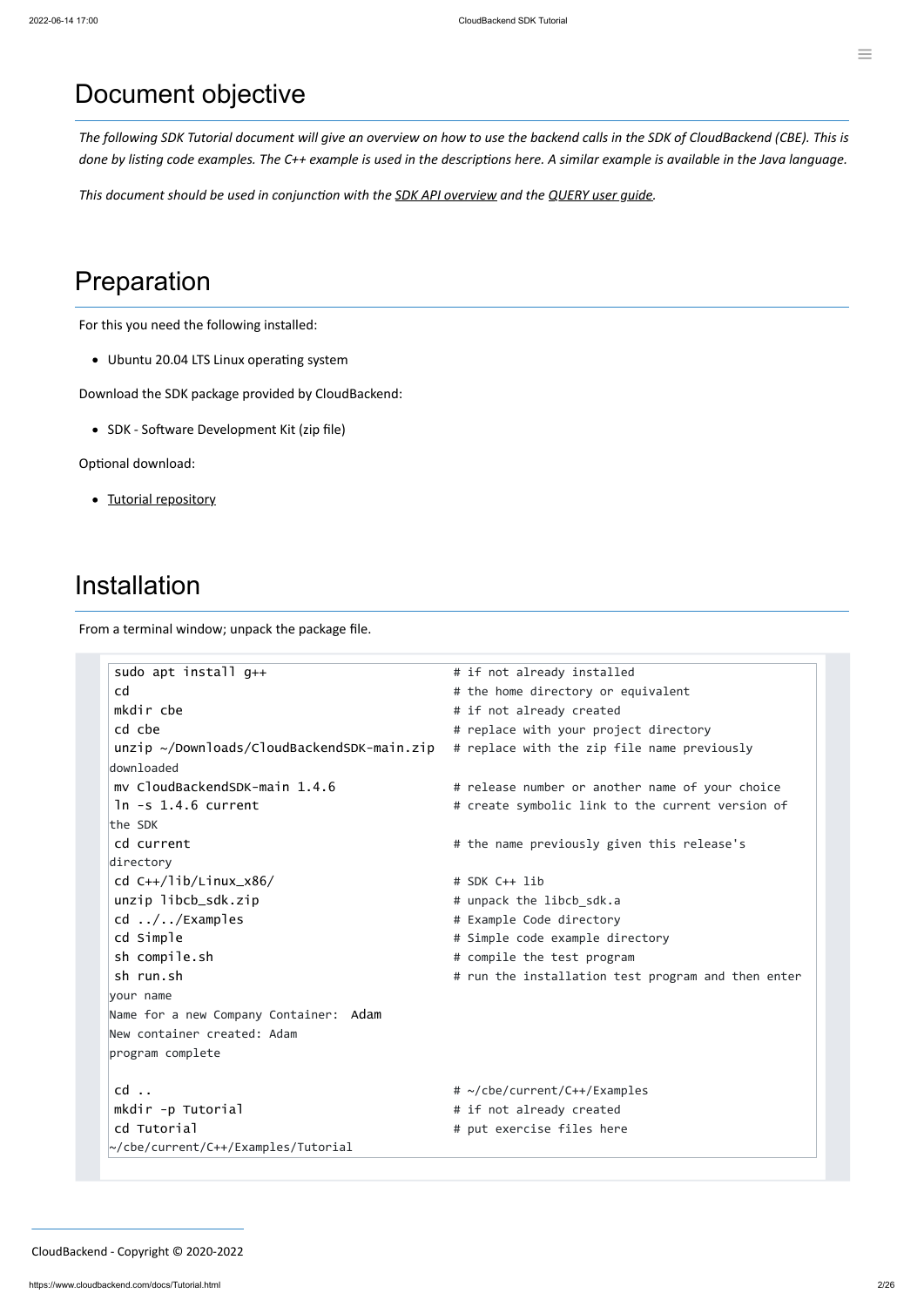## Classes

The classes available when writing programs using the CloudBackend SDK API.



*CloudBackend classes*

## **Objects**

### The object features.



| -ivieta-uata         |                        | e.g. JPB  |
|----------------------|------------------------|-----------|
| atom:title           | Invoice 2021-314159265 |           |
| dc:created           | 2021-02-25 T 12:35     | stream n  |
| dc:customer   Cloud9 |                        | e.g. BLOB |

*Object description*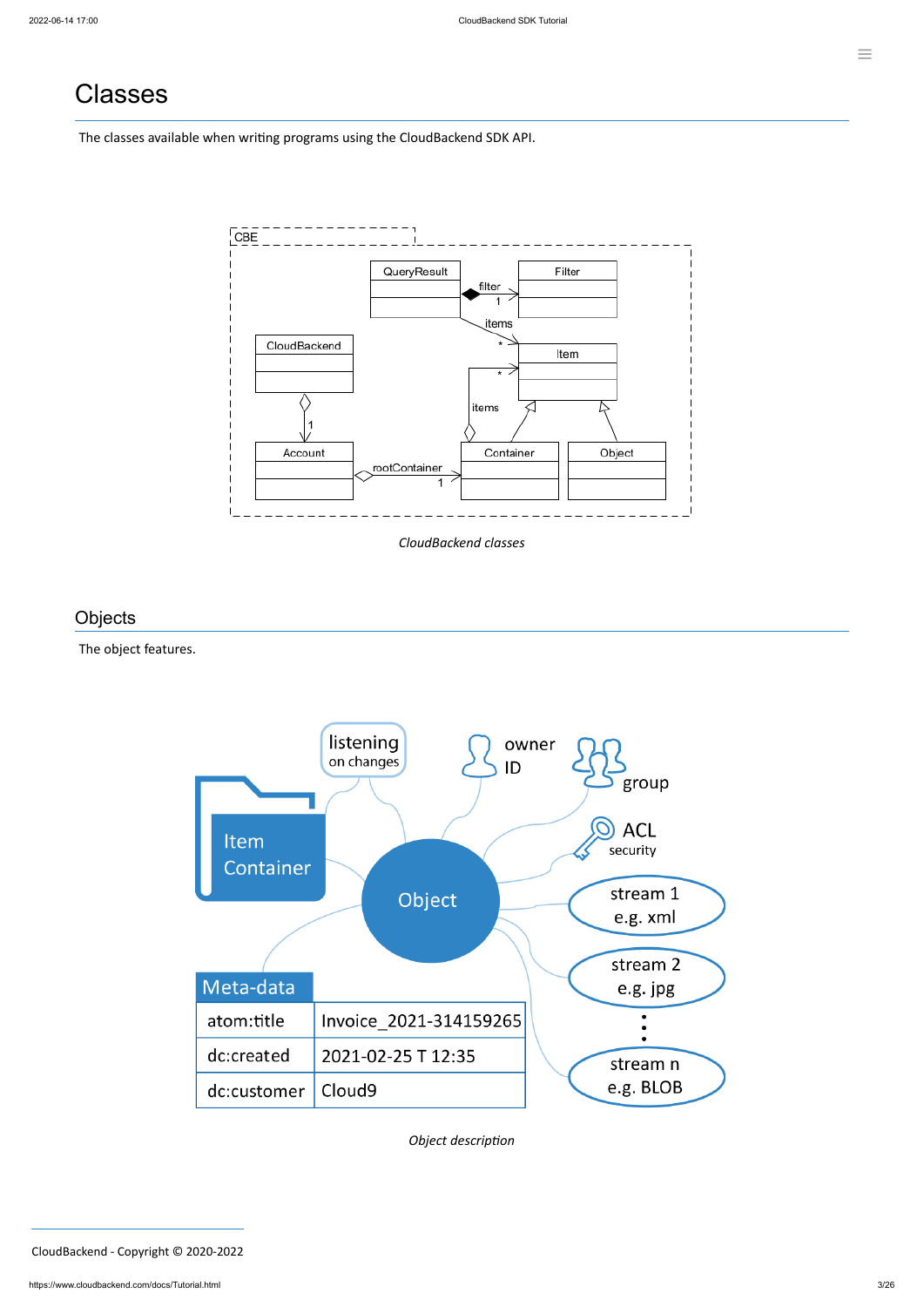## To use the Tutorial

In this tutorial you will need a CloudBackend account, the include files and a copy of the SDK binary called **libcb\_sdk.a** which is a static library.

The tutorial is structured in 3 exercises: 1<sup>st</sup> is to login to your account, 2<sup>nd</sup> is to create a container in the root container and the 3<sup>rd</sup> exercise is to query the account and create an object on the backend service.

The tutorial will focus on teaching 4 simple methods that are needed to get started with the basics of using the SDK. Remember this is not a course in c++.

At the end of this document there is a link to download the Tutorial source code.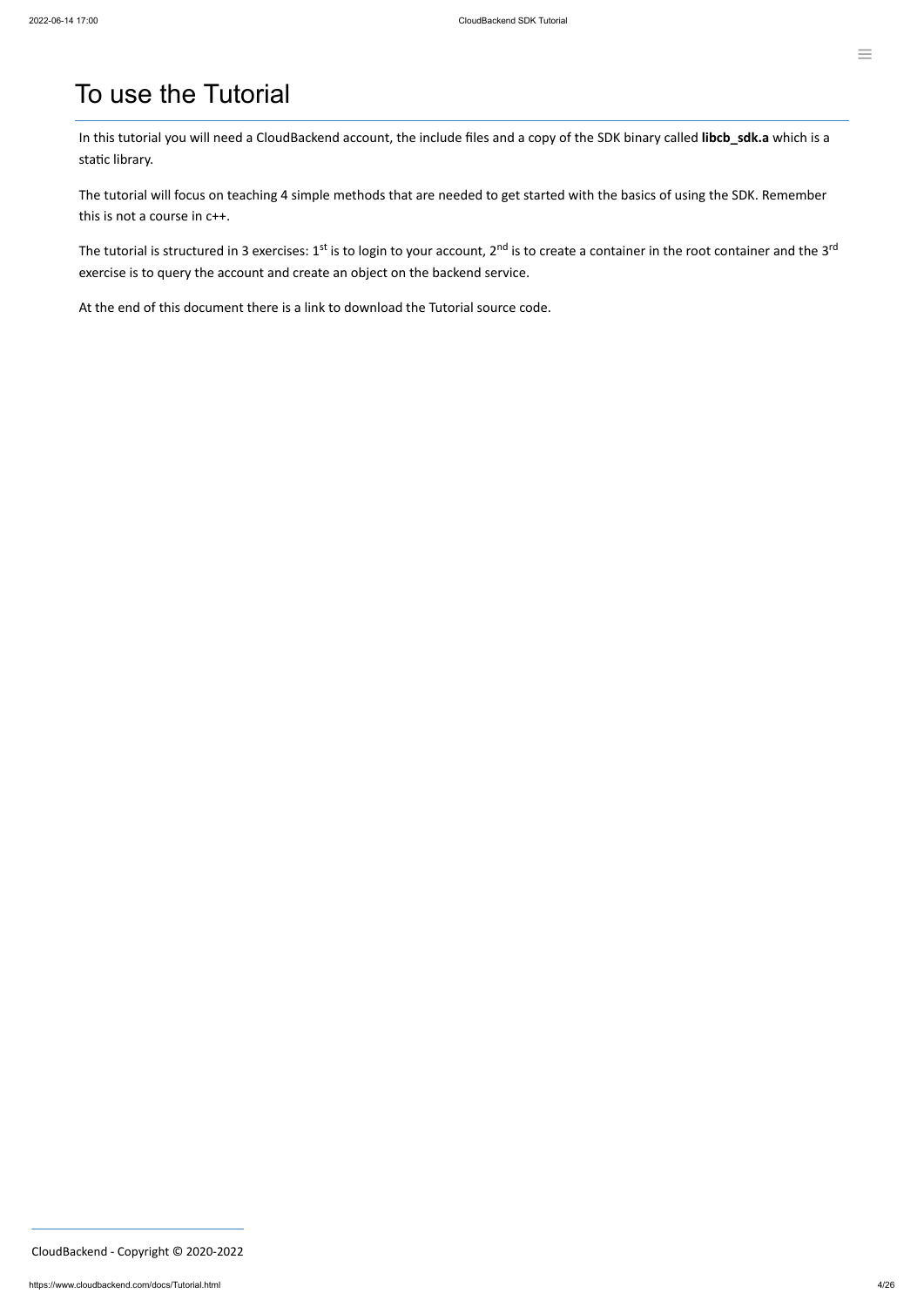## Exercise 1

To start off we need a main loop that keeps our main thread alive and second we need a class that orchestrates in what order we do API requests. This can be done in two ways; either just one big class and a .h and .cpp file with everything in it: API requests, callbacks and all the logic you want to add. See the SDK included Example Simple. Or, as in this Tutorial, we will have callbacks and logic separated to illustrate how to build with the library by only expanding with what you need. The SDK has as of now 4 different template / protocol classes that implements corresponding delegates / smart pointers which are used for callbacks from the cross API layer to notify when a request is done on the backend and also updated on the cloudbackend objects' local cache.

As a start login we need to add the following source code files in a project folder:

- [Main.cpp](#page-4-0)
- Logic.h
- [Logic1.cpp](#page-6-0)
- [AccountEventProtocol.h](#page-12-0)
- [AccountEventProtocol.cpp](#page-12-1)
- [compile.sh](#page-23-0)
- [run.sh](#page-25-0)

<span id="page-4-0"></span>In **Main.cpp** add the following:

```
#include <stdio.h>
#include <iostream>
#include <chrono>
#include <thread>
#include "Logic.h"
Logic* logic = new Logic();
void waitUntilFinished() {
  while (!logic->finished) {
   std::this_thread::sleep_for(std::chrono::seconds(1));
 }
}
int main(void) {
  printf("Hello! Main program started\n");
  logic->start();
  waitUntilFinished();
  delete logic;
  return 0;
```
Next we want to define the class Logic in which we have the cloudbackend object and will have the entire API requests of the

program.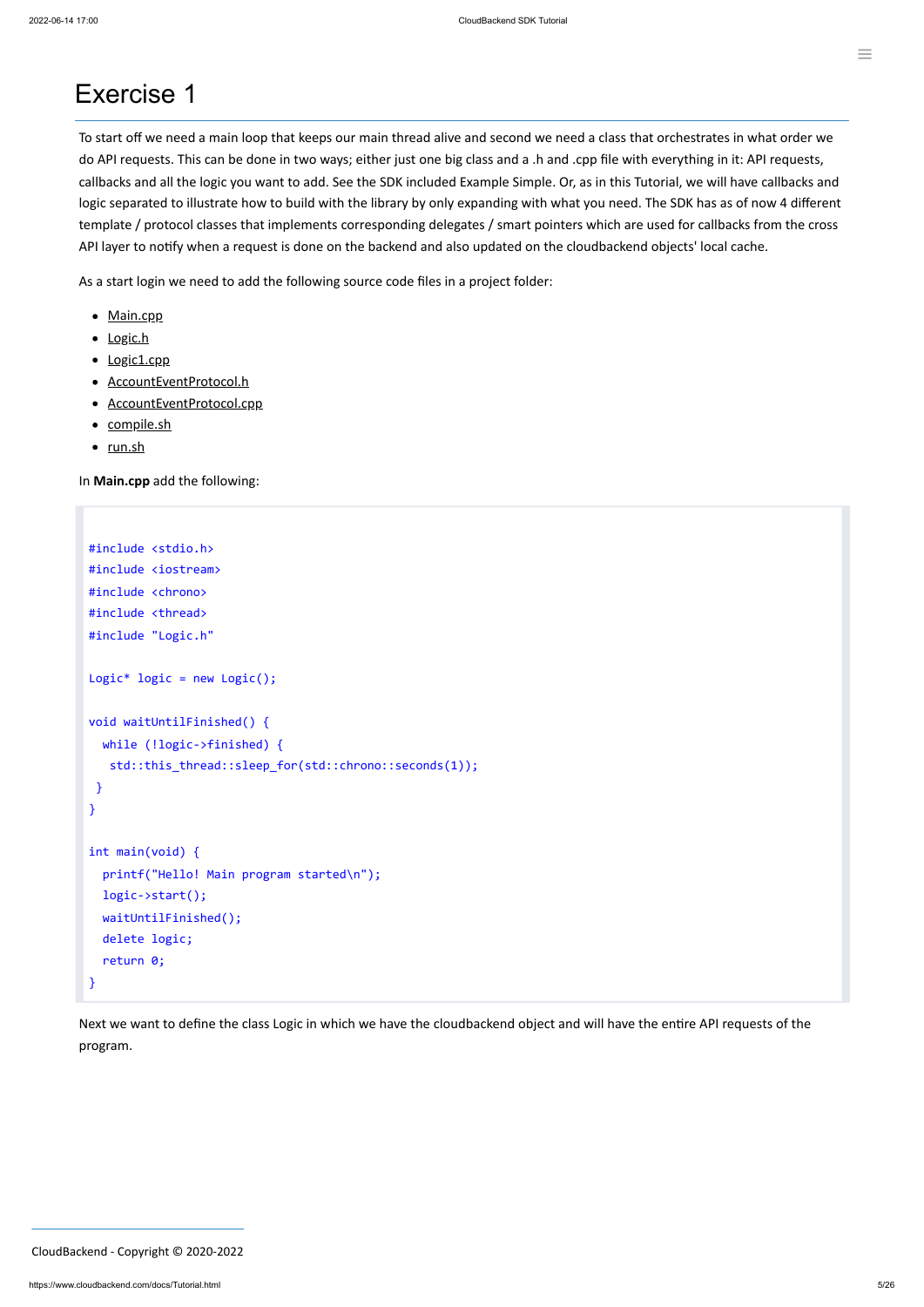Create file **Logic.h** and add the following:

```
#ifndef INCLUDE_CBE_SOLUTIONLOGICBEODY_H_
#define INCLUDE_CBE_SOLUTIONLOGICBEODY_H_
#include <iostream>
#include <mutex>
#include "CBE/CloudBackend.h"
#include "CBE/Types.h"
class Logic {
 public:
  void start();
  void logic();
  void programFinished();
  bool finished{};
  CBE::ContainerPtr rootContainer{};
  void saveQueryResultContinue(CBE::QueryResultPtr qR);
 private:
  int logicInstances = 0;
  int step = 1;
  std::recursive_mutex logicMutex{};
  CBE::CloudBackendPtr cloudBackend{};
  CBE::QueryResultPtr qResult{};
  // Exercise 2
  // Exercise 3
  // Generic functions
  static const bool noBoolDefaultVal;
  static bool inquireBool(const std::string& prompt,
                          const bool& defaultVal = noBoolDefaultVal);
  static const int noIntDefaultVal;
  static int inquireInt(const std::string& prompt,
                        const int& defaultVal = noIntDefaultVal);
  static const std:: string noStringDefaultVal;
  static std::string inquireString(const std::string& prompt,
                                   const std::string& defaultVal =
                                                        noStringDefaultVal);
```

```
static std::string trimString(const std::string& str);
```

```
static const char* itemTypeString(CBE::item_t itemType);
 static void printItem(const CBE::Item& item, bool printParentId = false);
 static std::string containerName(CBE::ContainerPtr container,
                                bool temporary = false);
 static std::string objectName(CBE::ObjectPtr object,
                             bool temporary = false);
};
#endif
```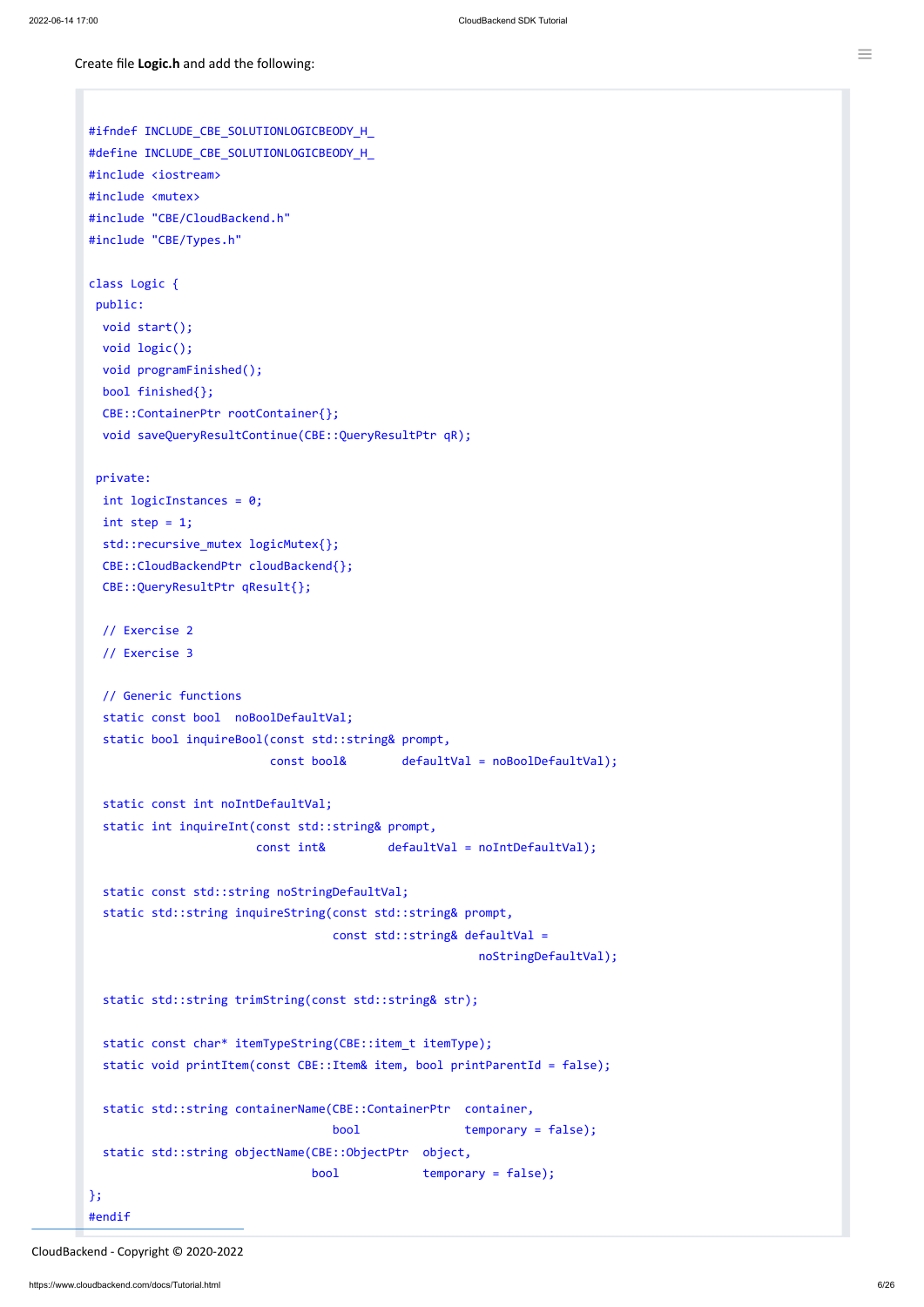#### 2022-06-14 17:00 CloudBackend SDK Tutorial

Ξ

In Main.cpp we now know what Logic<sup>\*</sup> logic = new Logic() means. As we see there are 3 function declarations and 4 member variables. Start will be the entry point to our program where we log in, a call to logic will be a call to a switch / case statement where steps are used to choose case. The bool finished and function **programFinished()** are used to kill the main thread. Next step is to implement some of the methods provided in the .h-files.

<span id="page-6-0"></span>Create **Logic1.cpp** and add this:

```
qResult = qR;
 logic();
}
/* Exercise 2 */
/* Exercise 3 */
/** Logic Exercise */
void Logic::logic(int thisInstance) {
```

```
#include "Logic.h"
#include "AccountEventProtocol.h"
#include <algorithm> // std::find_if_not
#include <cstring>
#include <cctype> // std:isspace, std::tolower, std::toupper
#include <ios> // std::left
#include <iomanip> // std::setw
#include <sstream> // std::ostringstream
/* Here we will \log In() */
void Logic::start() {
  const bool login = inquireBool("Do you want to login", true /* defaultVal*/);
  if (!login) {
   programFinished();
   return;
  }
  const auto username = inquireString("Type username", "githubtester2");
  const auto password = inquireString("Type password");
  const auto tenant = inquireString("Enter tenant", "cbe_githubtesters");
  CBE::AccountDelegatePtr accountDelegate =
                                  std::make_shared<AccountEventProtocol>(this);
  cloudBackend = CBE::CloudBackend::logIn(username, password, tenant,
                                         accountDelegate);
}
void Logic::programFinished() {
  std::cout << "program finished." << std::endl;
  finished = true;
}
void Logic::saveQueryResultContinue(CBE::QueryResultPtr qR) {
  std::cout << "continue program" << std::endl;
```
std::unique\_lock<std::recursive\_mutex> lock{logicMutex};

```
CloudBackend - Copyright © 2020-2022
```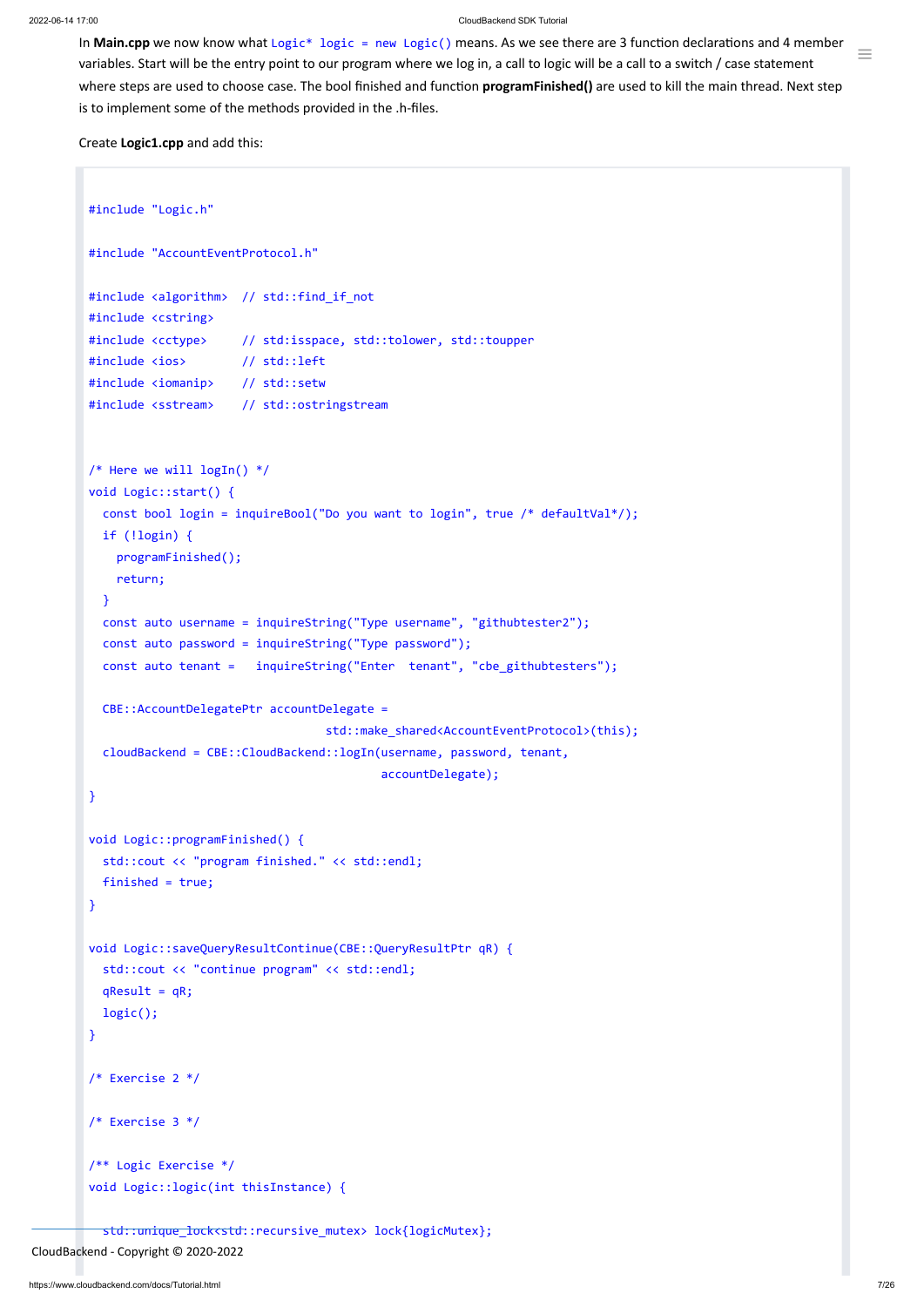```
bool continueToNextStep;
  ++logicInstances;
  const int thisInstance = ++logicInstances;
  std::cout << "logic instance: " << thisInstance << std::endl;
  do {
    continueToNextStep = false;
    std::cout << "step: " << step << std::endl;
    switch (step) {
      /* Exercise 2 */
      /* Exercise 3 */
      /* the end */default: {
        std::cout << "Exercise completed!" << std::endl;
       programFinished();
       break;
      }
    }
  } while(continueToNextStep);
  std::cout << "end of do-while loop;"
            << " instance: " << thisInstance
            << " next step: " << step
            << std::endl;
}
/*--- generic functions ---*//*-- generic input functions --*/
const bool Logic::noBoolDefaultVal{}; // = false
bool Logic::inquireBool(const std::string& prompt,
                        const bool& defaultVal) {
  const bool hasDefaultVal = (&defaultVal != &noBoolDefaultVal);
  constexpr char falseChar = 'n';
  const char actualFalseStr =
      (hasDefaultVal && !defaultVal)? std::toupper(falseChar) : falseChar;
  constexpr char trueChar = 'y';
  const char actualTrueChar =
      (hasDefaultVal && defaultVal)? std::toupper(trueChar) : trueChar;
  while (true) {
    std::cout << prompt << " (" << actualTrueChar << '/' << actualFalseStr
              \langle \langle ")? ";
    std::string answer;
    std::getline(std::cin, answer);
```

```
if (answer.empty()) {
              if (hasDefaultVal) {
                 return defaultVal;
              }
              continue;
            }
            switch (std::tolower(answer[0])) {
            case trueChar: return true;
            case falseChar: return false;
            default: continue;
            }
          }
}
CloudBackend - Copyright © 2020-2022
```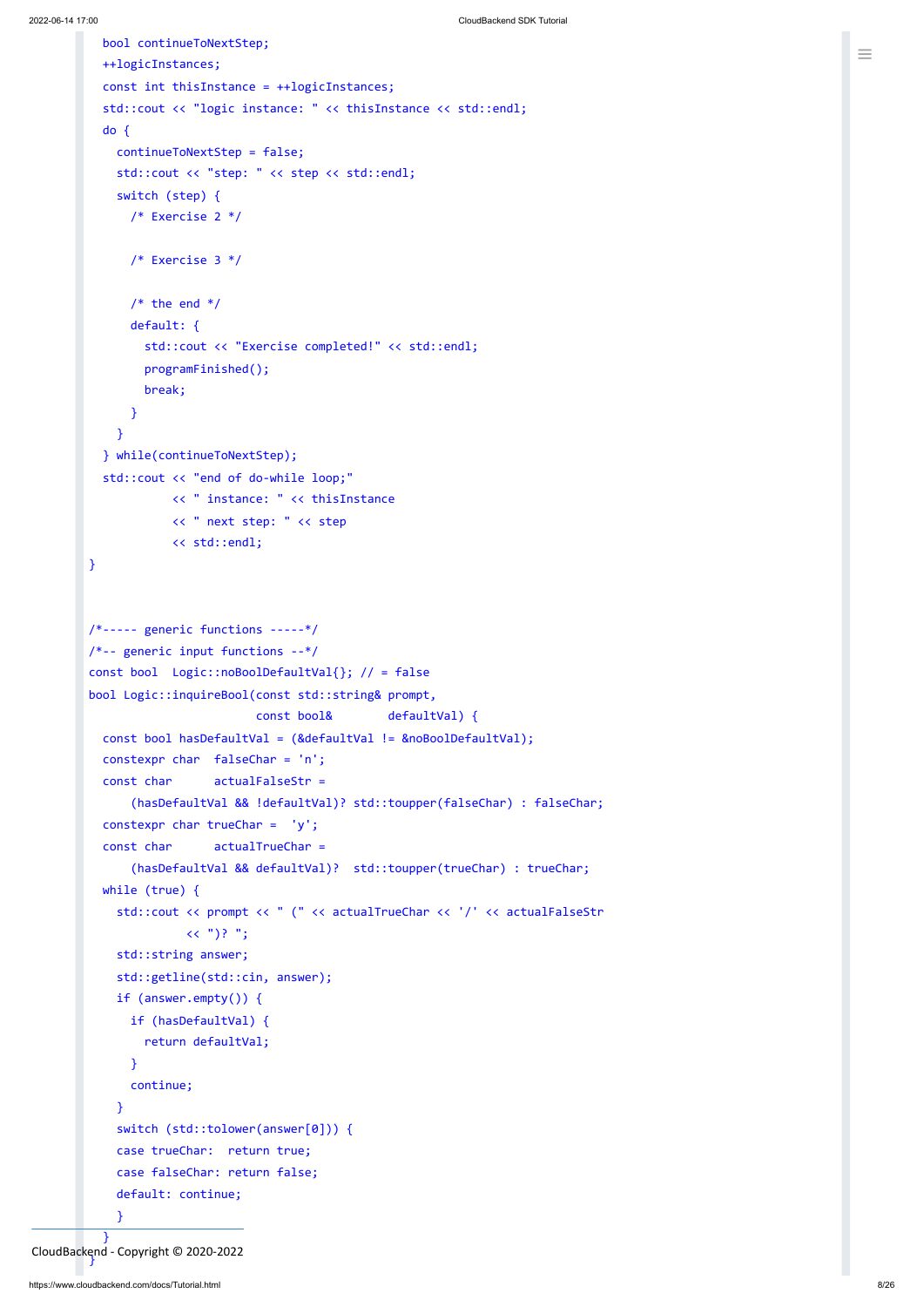```
const int Logic::noIntDefaultVal{}; // = 0
int Logic::inquireInt(const std::string& prompt,
                      const int& defaultVal) {
  const bool hasDefaultVal = (&defaultVal != &noIntDefaultVal);
  while (true) {
   std::cout << prompt
              << (hasDefaultVal? (" (Default value is '" +
                                     std::to string(defaultVal) + "')") : "")
              << "? ";
    std::string answer;
    std::getline(std::cin, answer);
   if (answer.empty()) {
     if (hasDefaultVal) {
        return defaultVal;
     }
      continue;
   }
   try {
      const int intVal = std::stoi(answer);
     return intVal;
   } catch (std::exception& e) {
      std::cout << "Failed to convert answer \"" << answer << "\" to an integer."
                << "Got exception with what()=\"" << e.what() << "\"" << std::endl;
    }
 }
}
const std::string Logic::noStringDefaultVal{}; // ""
std::string Logic::inquireString(const std::string& prompt,
                                 const std::string& defaultVal) {
  const bool hasDefaultVal = (&defaultVal != &noStringDefaultVal);
 while(true) {
    std::cout << prompt
              << (hasDefaultVal? (" (Default value is \"" + defaultVal + "\")")
                               : "") << "? ";
   std::string answer;
   std::getline(std::cin, answer);
   if (answer.empty() && hasDefaultVal) {
      answer = defaultVal;
   }
    const auto /* std::string */ trimmedAnswer = trimString(answer);
    if (trimmedAnswer.empty()) {
```

```
std::cout << "Your input \"" << answer
                        << "\" is not valid; please, input a response." << std::endl;
            } else {
              return trimmedAnswer;
            }
          }
        }
        std::string Logic::trimString(const std::string& str) {
           const auto /* std::string::const_iterator */ noSpaceFront =
               std::find_if_not(str.cbegin() /* first */, str.cend() /* last */,
                                 [](int ch)[return std::isspace(ch);
CloudBackend - Copyright © 2020-2022
```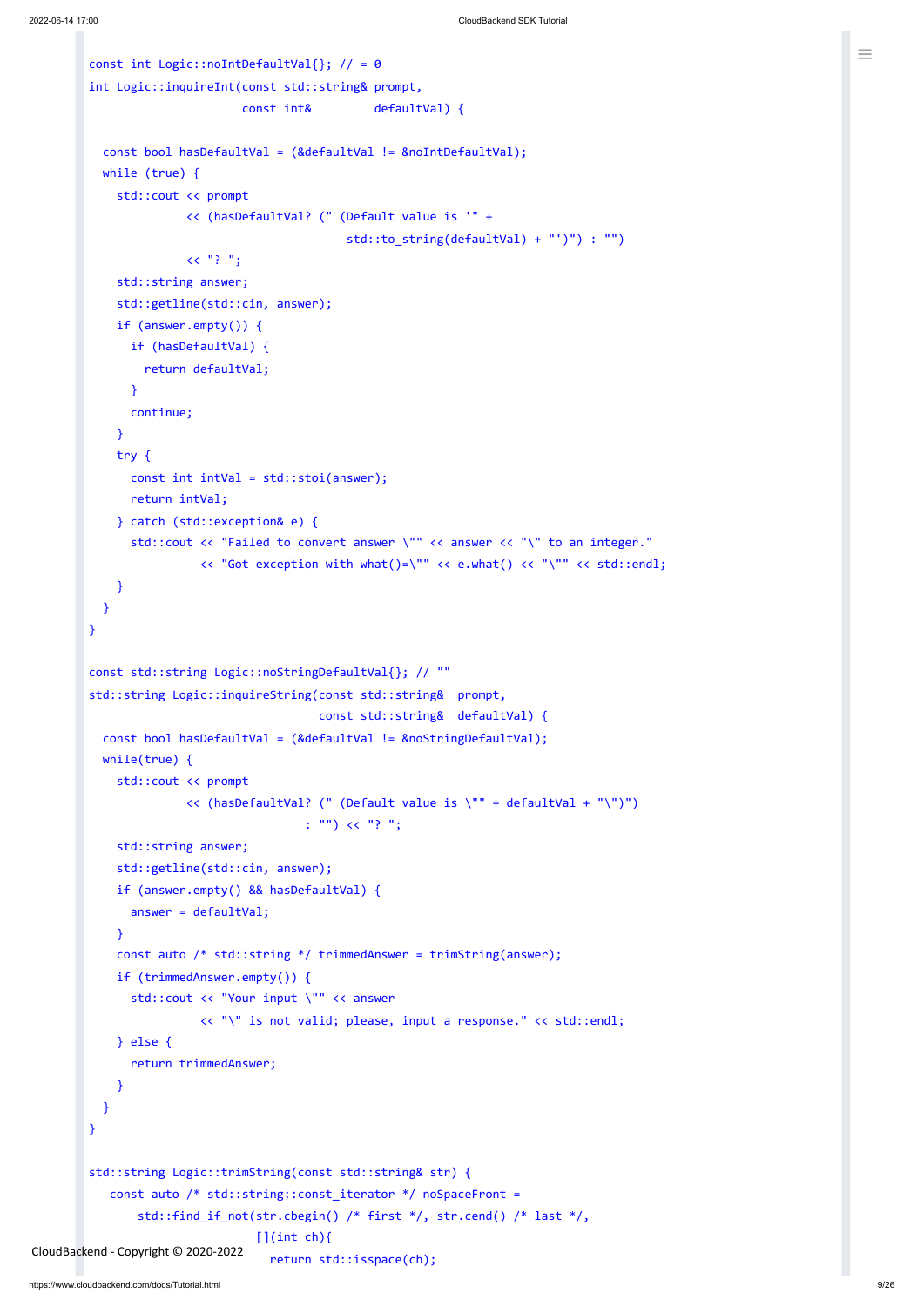```
} /* q * );
   const auto noSpaceBack =
       std::find_if_not(str.crbegin(),
                       std::string::const_reverse_iterator(noSpaceFront),
                       [](int ch)[return std::isspace(ch);
                       }).base();
   return std::string(noSpaceFront, noSpaceBack);
}
/*-- generic print functions --*/
const char* Logic::itemTypeString(CBE::item_t itemType) {
  static const struct ItemTypeValue {
   CBE::item_t itemType;
   const char* str;
  } ItemTypeValues[] {
     { CBE::ItemType::Unapplicable , "Unapplicable" },
     { CBE::ItemType::Unknown , "Unknown" },
     { CBE::ItemType::Object , "Object" },
     { CBE::ItemType::Container , "Container" },
     { CBE::ItemType::Tag , "Tag" },
     { CBE::ItemType::Group , "Group" }
};
  const auto it = std::find_if(std::begin(ItemTypeValues) /* first */,
                              std::end(ItemTypeValues) /* last */,
                              [itemType](const ItemTypeValue& ItemTypeValue) {
                               return ItemTypeValue.itemType == itemType;
                              } /* p */);
  return (it != std::end(ItemTypeValues))? it->str : "unknown-item-type";
}
void Logic::printItem(const CBE::Item& item, bool printParentId) {
  std::cout << std::left << std::setw(31) << item.name()
           << std::left << std::setw(10) << itemTypeString(item.type())
           << std::left << std::setw(3) << "id:"
           << std::left << std::setw(16) << item.id();
  if (printParentId) {
    std::cout << std::left << std::setw(2) << "p:" << item.parentId();
  }
  std::cout << std::endl;
}
```
#### bool temporary) {

std::string Logic::containerName(CBE::ContainerPtr container,

```
std::ostringstream oss;
          oss << container->name() << " (" << (temporary? "(" : "")
              << container->id() << (temporary? ")" : "") << ")";
          return oss.str();
        }
        std::string Logic::objectName(CBE::ObjectPtr object,
                                      bool temporary) {
          std::ostringstream oss;
          oss << object->name() << " (" << (temporary? "(" : "")
              << object->id() << (temporary? ")" : "") << ")";
CloudBackend - Copyright © 2020-2022
```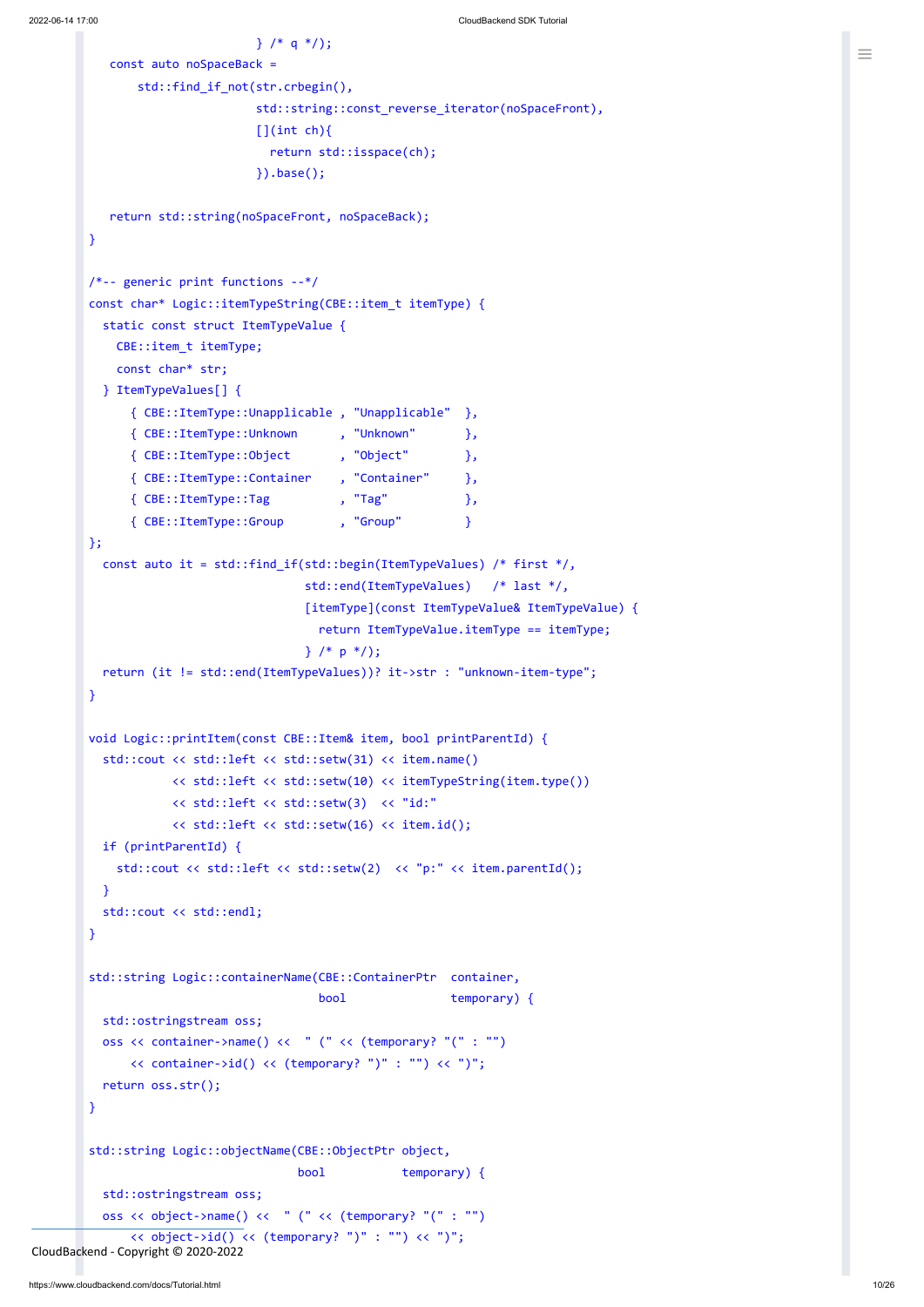return oss.str(); }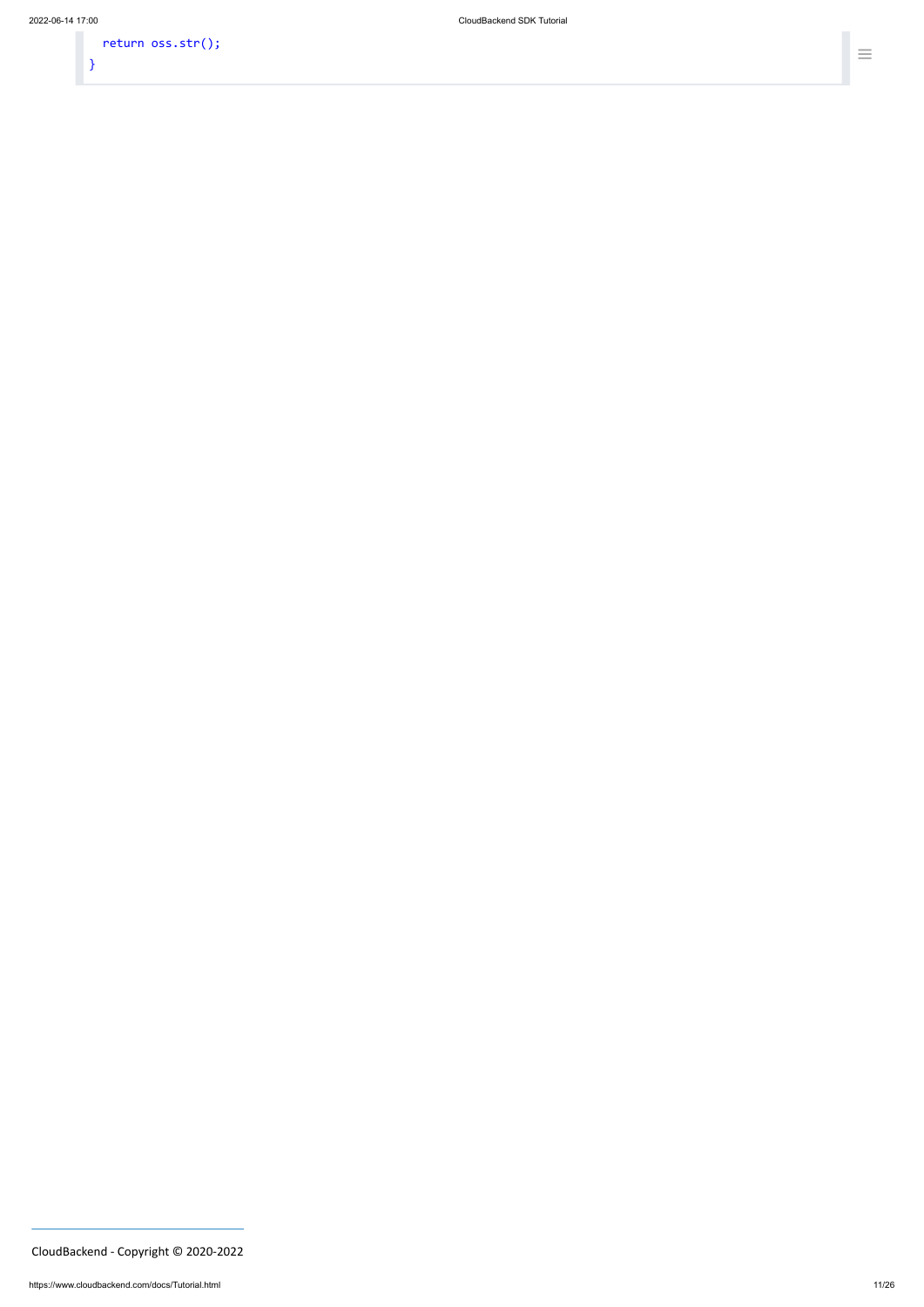#### 2022-06-14 17:00 CloudBackend SDK Tutorial

 $\equiv$ 

By adding this code your IDE should give you a warning that **AccountEventProtocol** is not known / defined. AccountEventProtocol is an implementation of the virtual class AccountEventProtocol in the includes->protocols folder in the includes from the library. The AccountEventProtocol is a kind of template class that we implement what we need from to be able to implement the callback delegate CBE::AccountDelegatePtr which is the smart pointer containing the callback after invoking an API request. To logIn there is a call on the CloudBackend class seen in includes->CloudBackend.h. This returns a **CloudBackendPtr** (smart pointer to an CloudBackend object), which is also the pointer we can see in AccountEventProtocol, callback virtual void onLogIn(…). To be able to call logIn we need an AccountDelegatePtr that takes an implementation of the template class AccountEventProtocol defined in includes->protocols.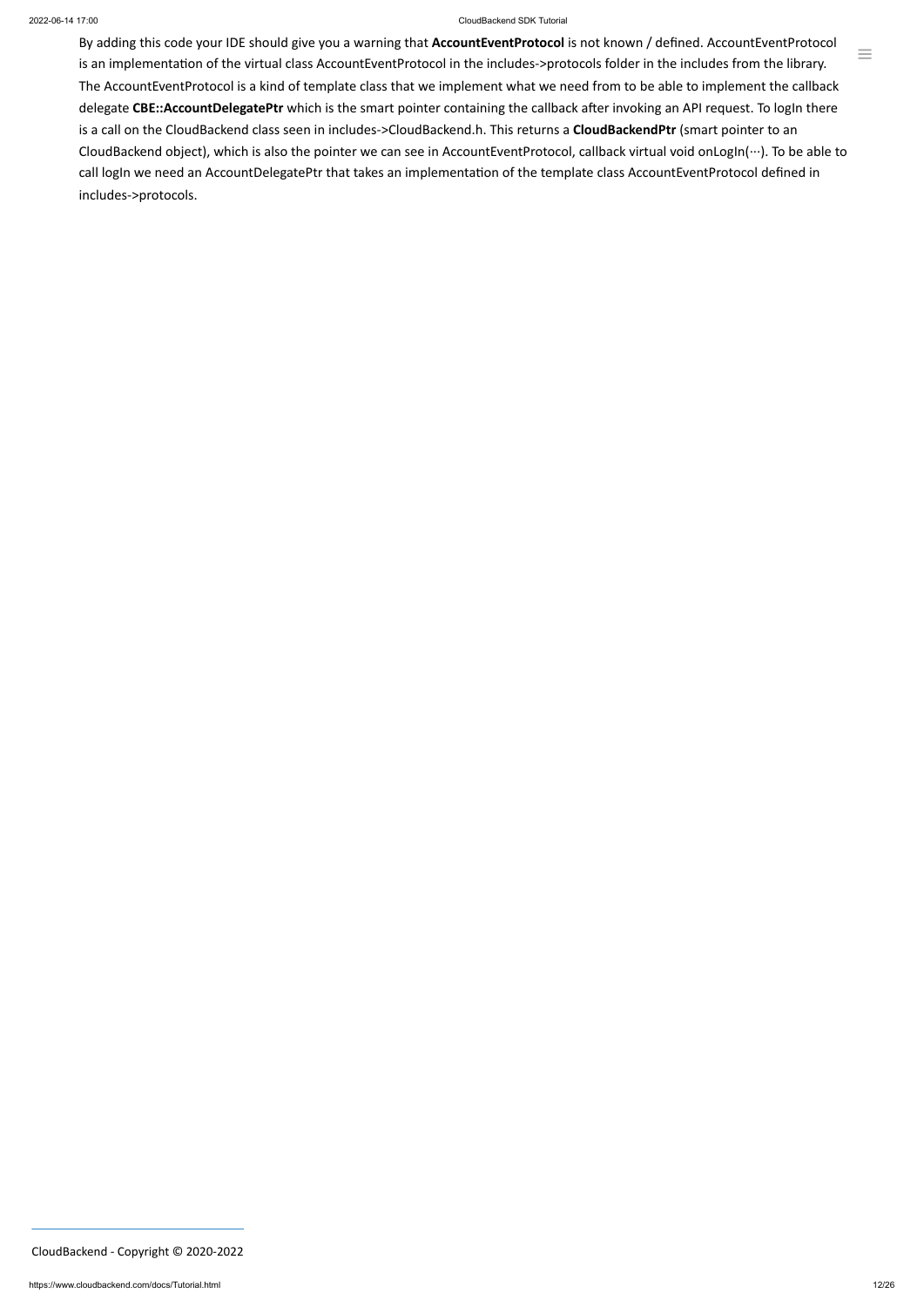<span id="page-12-0"></span>Create file **AccountEventProtocol.h** (in your own implementation directory) and add:

```
#ifndef ACCOUNT_EVENT_PROTOCOL_H_
#define ACCOUNT_EVENT_PROTOCOL_H_
#include "CBE/Protocols/AccountEventProtocol.h"
#include "Logic.h"
class AccountEventProtocol : public CBE::AccountEventProtocol {
 public:
  void onLogin(uint32 t atState, CBE::CloudBackendPtr cloudbackend) final;
  /** Gets called when the account status has changed (required). */
  void onError(CBE::persistence_t failedAtState, uint32_t code, std::string reason, std::string message)
final;
  AccountEventProtocol(Logic* ptr);
  Logic* cbeTL{};
  AccountEventProtocol(const AccountEventProtocol&) = delete;
  AccountEventProtocol& operator=(const AccountEventProtocol&) = delete;
};
#endif
```
<span id="page-12-1"></span>Create file **AccountEventProtocol.cpp** and add:

```
#include "AccountEventProtocol.h"
void AccountEventProtocol::onLogin(uint32_t atState, CBE::CloudBackendPtr cloudbackend) {
  std::cout << "Account Login complete"
            << " - name: "<< cloudbackend->account()->username()
            << " - id: "<< cloudbackend->account()->userId() << std::endl;
  cbeTL->rootContainer = cloudbackend->account()->rootContainer();
  cbeTL->logic();
}
void AccountEventProtocol::onError(CBE::persistence_t failedAtState, uint32_t code, std::string reason,
std::string message) {
  std::cout << "Account Event Error: "
```

```
<< " due to " << message << std::endl;
  cbeTL->programFinished();
}
AccountEventProtocol::AccountEventProtocol(Logic* ptr) {
  cbeTL = ptr;}
```
onError has been defined to give you an error message in case the program is not able to access your account on the backend service.

As a last step you are now ready to compile Exercise 1 and run the generated program.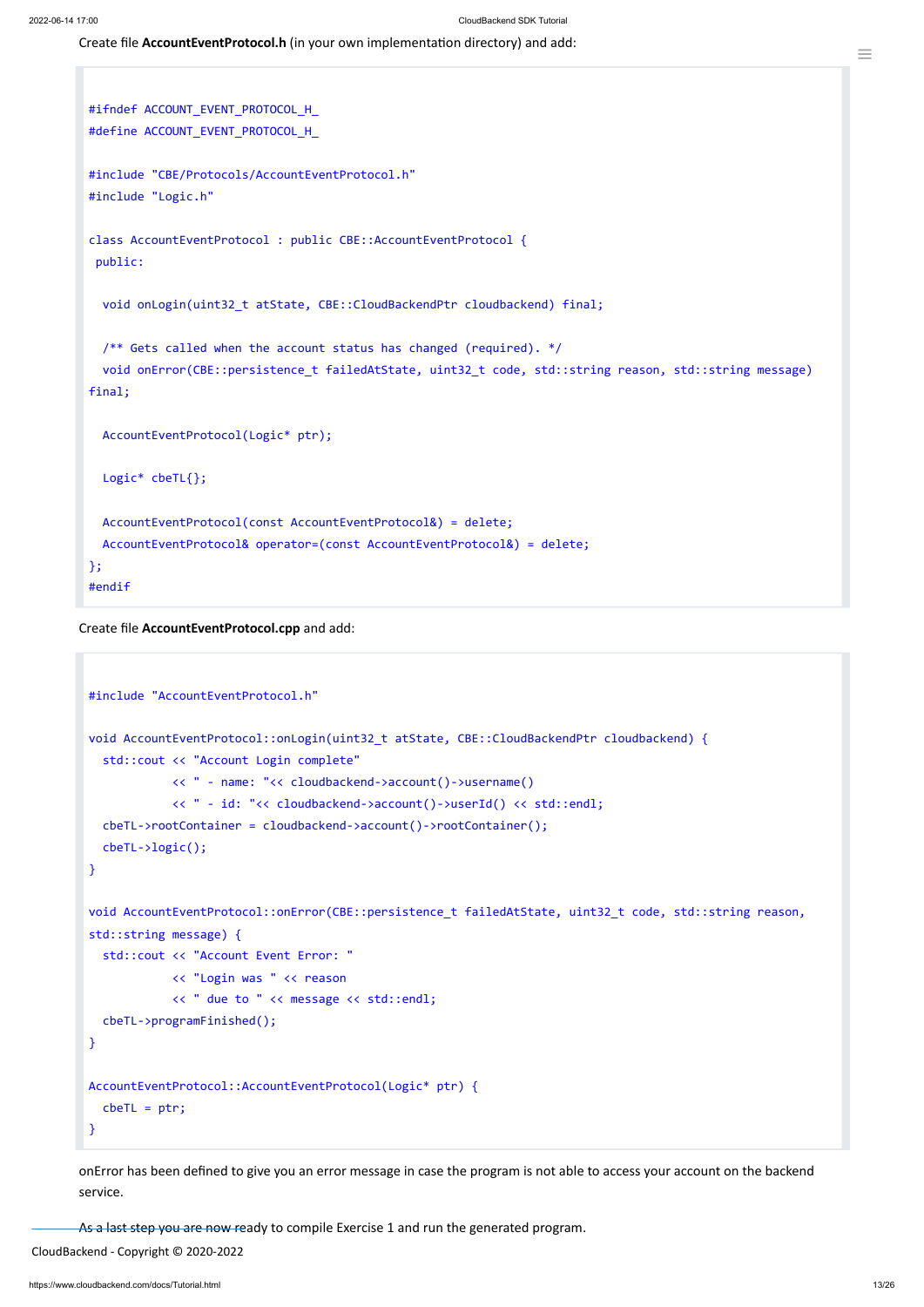| $\vert$ sh compile.sh 1 | # compile exercise 1           |
|-------------------------|--------------------------------|
| $\vert$ sh run.sh 1     | # run your compiled exercise 1 |

CloudBackend - Copyright © 2020-2022

 $\equiv$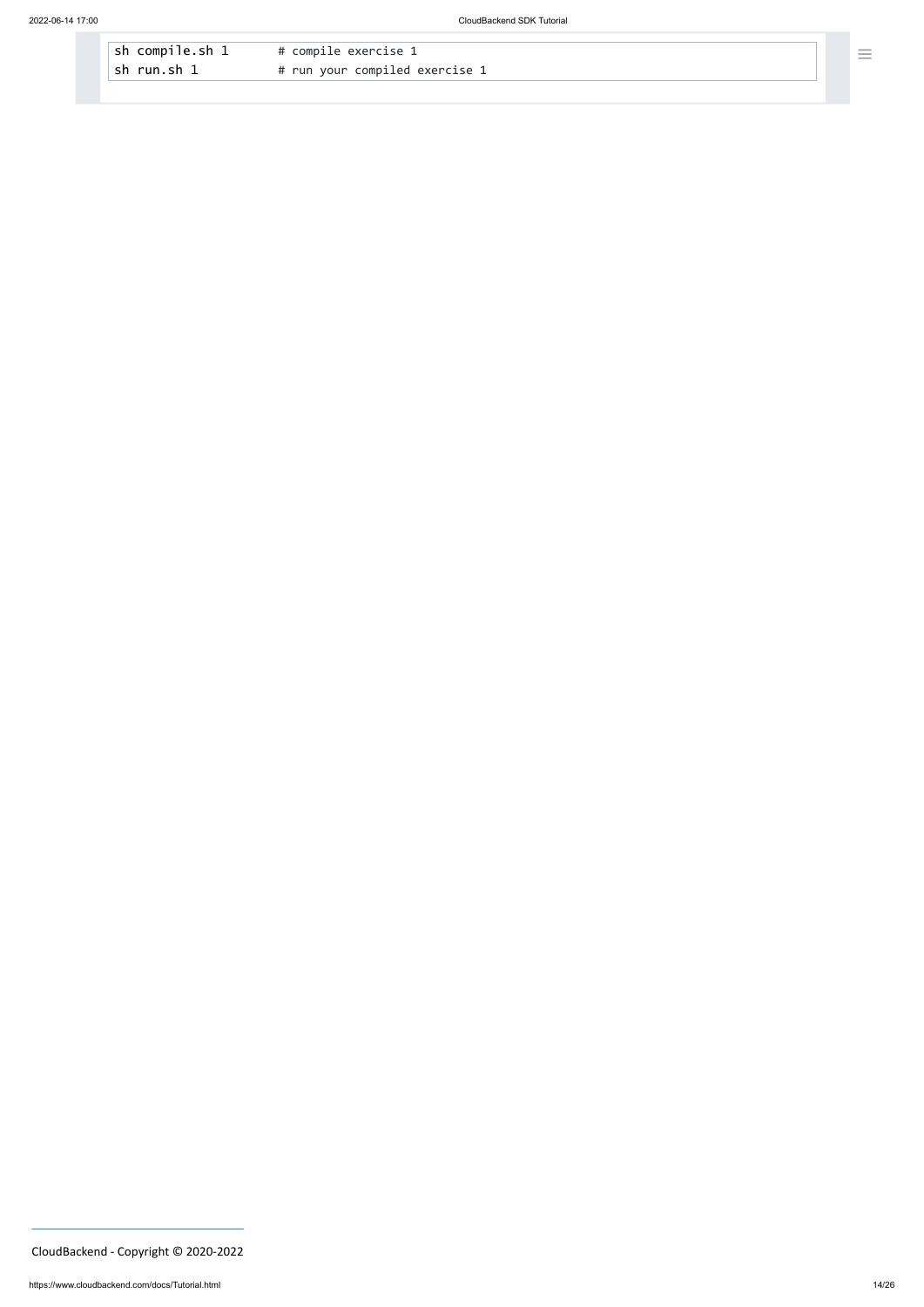## Exercise 2

In this exercise you will add a container to your account that we will later use to create an object in and then query this container. The name of this container is of course arbitrary and you can use whatever naming convention you like. Like with the AccountEventProtocol we will implement the **ItemEventProtocol** to be able to call the request and get a callback from the server when it is done. ItemEventProtocol and its corresponding delegate has the widest functionality span in the SDK so far. You can use an itemDelegate to listen to your account for incoming updates on the account, but that we will save for later.

You will add to the following source code files in the project folder:

- [ItemEventProtocol.h](#page-14-0)
- [ItemEventProtocol.cpp](#page-16-0)
- [Logic.h](#page-17-0)
- [Logic2.cpp](#page-17-1)

<span id="page-14-0"></span>Create a file called **ItemEventProtocol.h** and copy paste this in to it:

```
#ifndef ITEM_EVENT_PROTOCOL_H_
#define ITEM_EVENT_PROTOCOL_H_
#include "CBE/Protocols/ItemEventProtocol.h"
#include "Logic.h"
class ItemEventProtocol : public CBE::ItemEventProtocol {
  public:
   /** Pointer to the Logic class. */
    Logic* cbeTL{};
    /** Returns the container with the id that have been set on the backend. */
    void onContainerAdded(CBE::ContainerPtr container) final;
    /** Gets called when an error occurred.*/
    void onItemError(CBE::ItemPtr container,
                                 CBE::item_t type,
                     CBE::persistence_t operation,
                     CBE::persistence_t failedAtState,
                     uint32_t code,
                     std::string reason,
                     std::string message) final;
```
/\*\* Sets a pointer to the Logic class so that we can continue with API calls to the server. \*/ ItemEventProtocol(Logic\* ptr);

```
/** Gets called when an Object has been added. */
void onObjectAdded(CBE::ObjectPtr object) final;
```
/\*\* Gets called with the result of a query that has been done. \* The result contains both the filter used for the query and the list with items as the result. \*/ void onQueryLoaded(CBE::QueryResultPtr dir) final;

/\*\* Gets called if the server returns an error for the query. \*/ void onLoadError(CBE::Filter filter,

uint32\_t operation,

CloudBackend - Copyright © 2020-2022<br>CloudBackend - Copyright © 2020-2022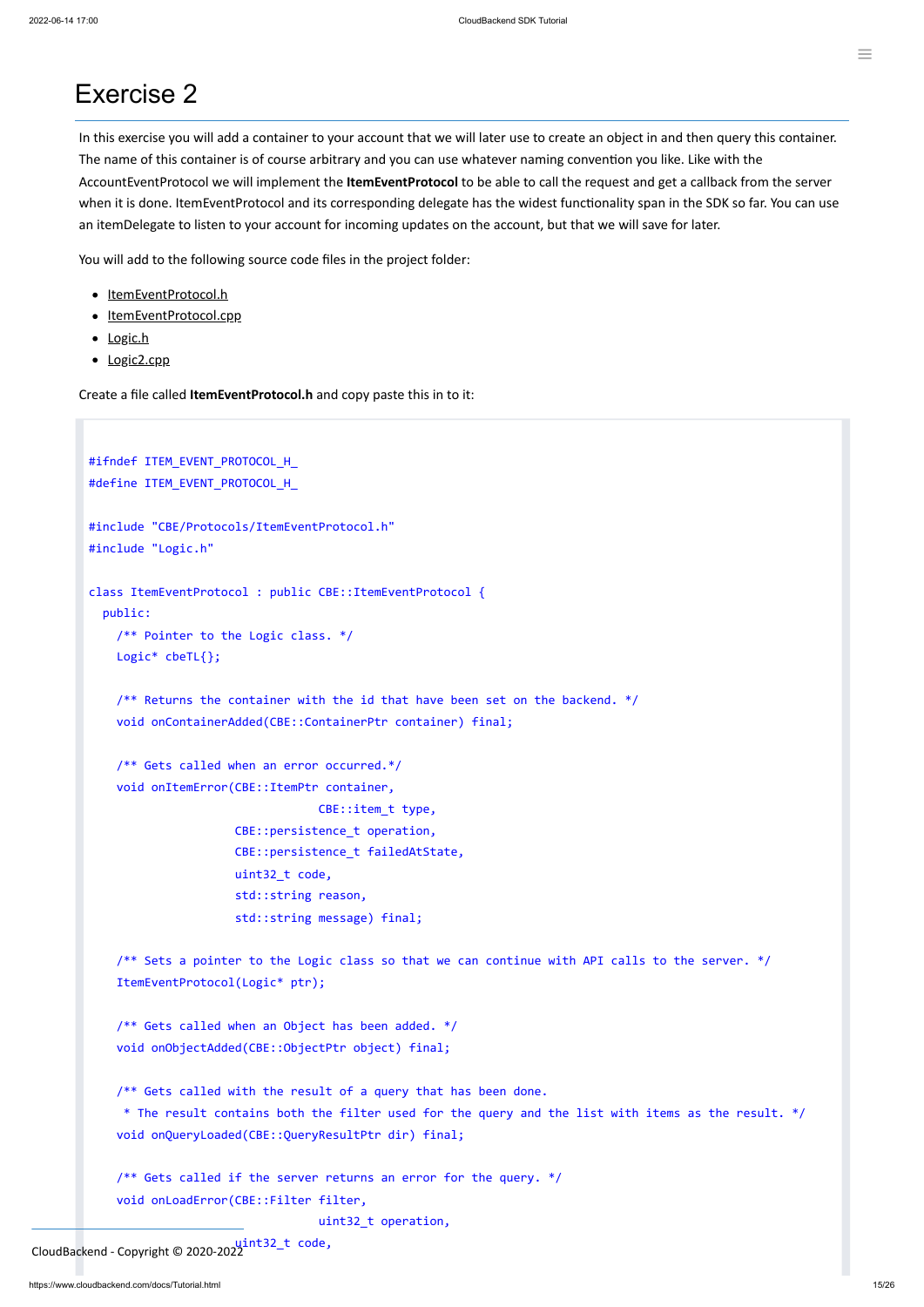```
std::string reason,
                     std::string message) final;
   ItemEventProtocol(const ItemEventProtocol&) = delete;
   ItemEventProtocol& operator=(const ItemEventProtocol&) = delete;};
#endif
```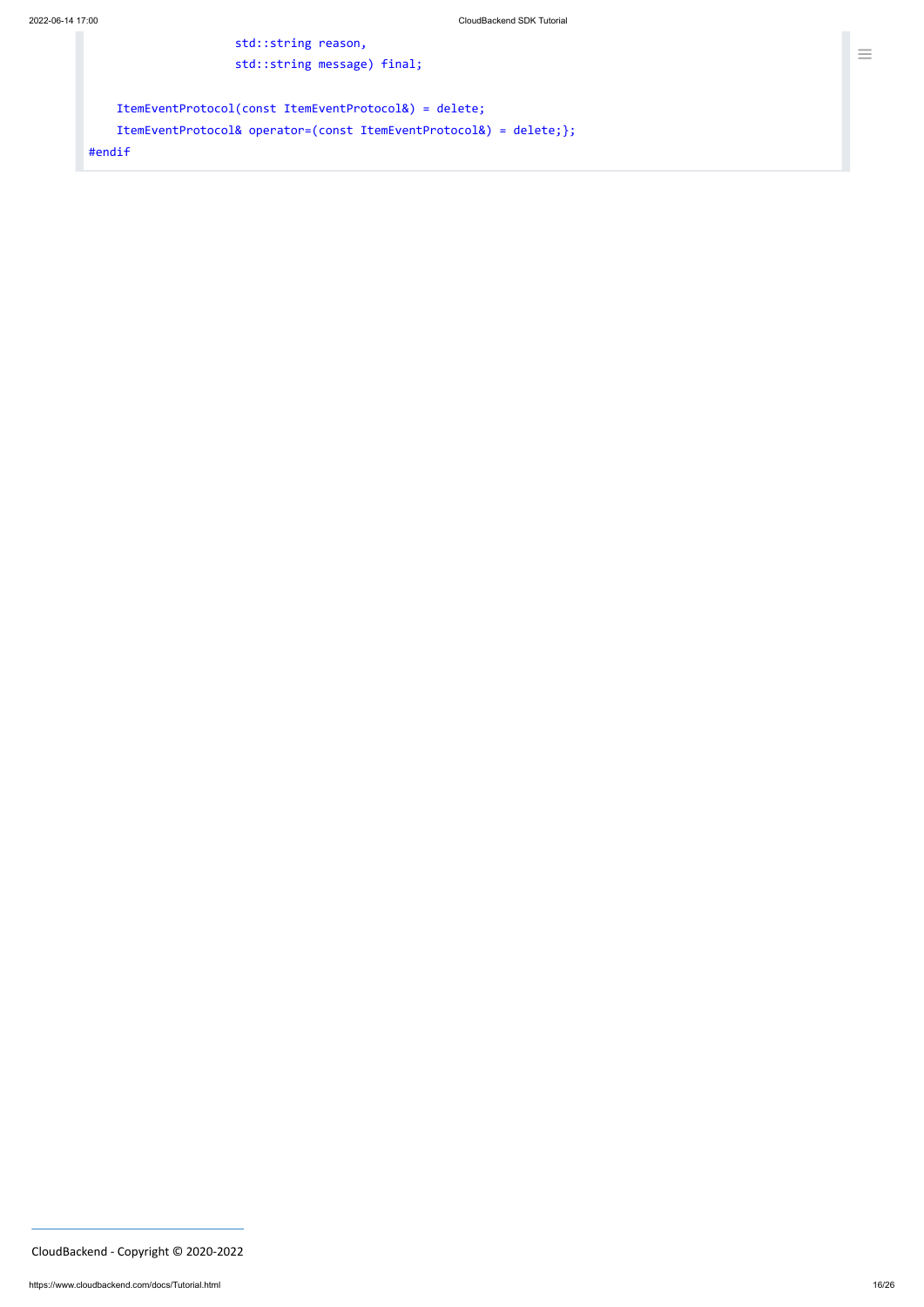```
≡
```

```
#include "ItemEventProtocol.h"
#include <stdio.h>
#include <iostream>
/** Gets called when a Container has been added. */
void ItemEventProtocol::onContainerAdded(CBE::ContainerPtr container) {
  std::cout << "Container Added: " << container->name() << std::endl;
  cbeTL->logic();
}
/** Gets called when an error occurred. */
void ItemEventProtocol::onItemError(CBE::ItemPtr container, CBE::item_t type, CBE::persistence_t
operation, CBE::persistence_t failedAtState, uint32_t code, std::string reason, std::string message) {
  std::cout << "Item Event Error on: " << container->name() << std::endl;
  cbeTL->programFinished();
}
/** Gets called when an Object has been added. */
void ItemEventProtocol::onObjectAdded(CBE::ObjectPtr object) {
  std::cout << "Object Added: " << object->name() << std::endl;
  cbeTL->logic();
}
/** Gets called with a query result.*/
void ItemEventProtocol::onQueryLoaded(CBE::QueryResultPtr q) {
  std::cout << "Query loaded" << std::endl;
  cbeTL->continueProgram(q);
}
/** Gets called when loading a query fails. */
void ItemEventProtocol::onLoadError(CBE::Filter filter, uint32_t operation, uint32_t code, std::string
reason, std::string message) {
  std::cout << "Item Event Load Error: "
            << " was " << reason
            << " due to " << message << std::endl;
  cbeTL->programFinished();
}
ItemEventProtocol::ItemEventProtocol(Logic* ptr) {
```

|               | $cbeTL = ptr;$ |  |
|---------------|----------------|--|
| $\mathcal{F}$ |                |  |

The request we want to implement is a create on container.h so we are going to add a helper function in the Logic class.

Reuse the Logic.h and Logic1.cpp files from the previous task.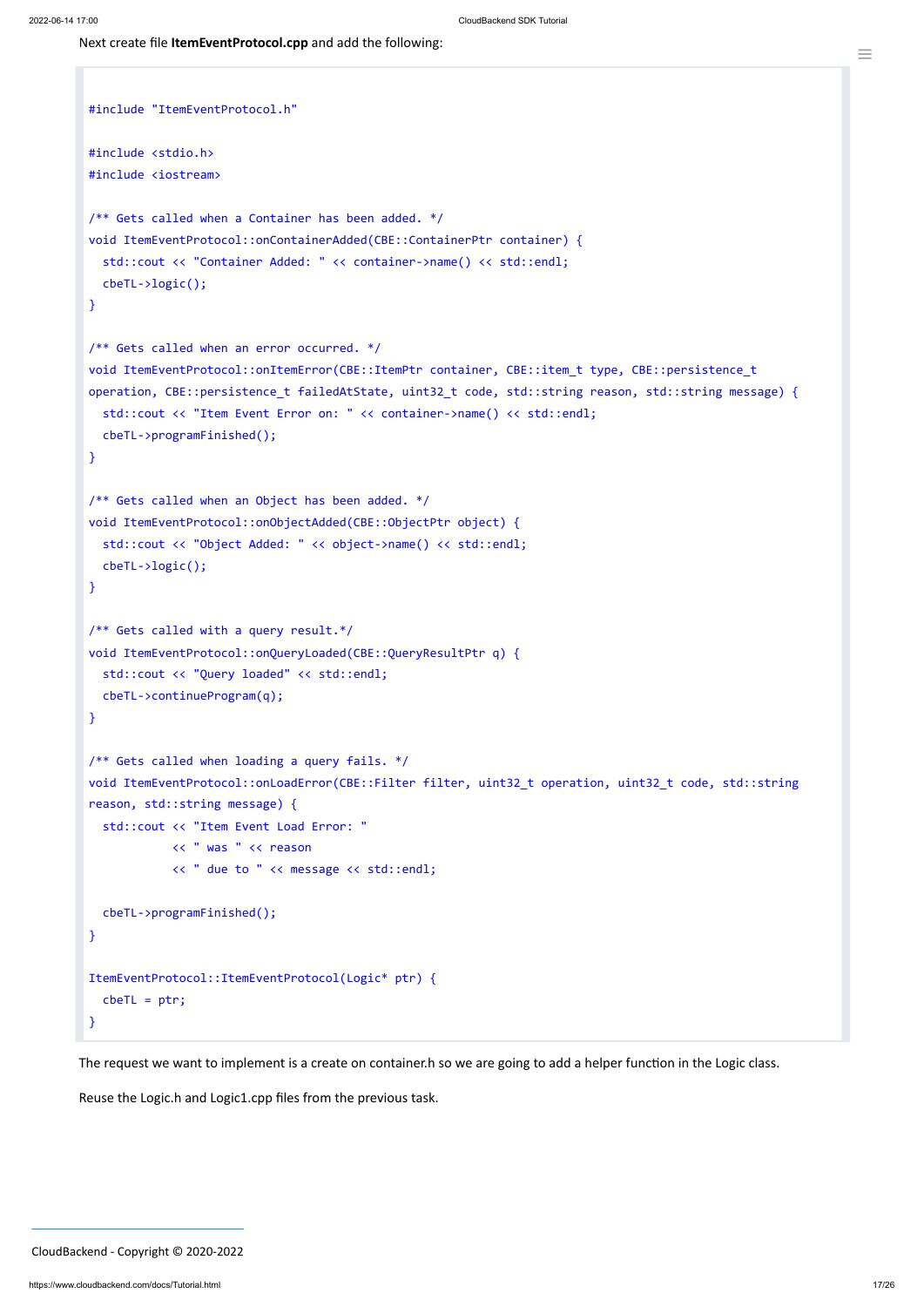<span id="page-17-0"></span>In **Logic.h** add the following lines under private:

```
// Exercise 2
void loadContainerContents(CBE::ContainerPtr container);
void printContainerContents(CBE::QueryResultPtr q);
CBE::ContainerPtr createContainer(CBE::ContainerPtr container);
CBE::ContainerPtr container{};
```
<span id="page-17-1"></span>Copy the file Logic1.cpp in to the same folder and name the new file **Logic2.cpp**.

In **Logic2.cpp** add the following lines:

```
#include "ItemEventProtocol.h"
/* Exercise 2 */
CBE::ContainerPtr Logic::createContainer(CBE::ContainerPtr container) {
  std::cout << "Logic: Create container" << std::endl;
  const auto name = inquireString("Set name for Container");
  CBE::ItemDelegatePtr itemDelegate = std::make_shared(this);
  return container->create(name, itemDelegate);
}
void Logic::loadContainerContents(CBE::ContainerPtr container) {
  std::cout << "Getting sub-container " << containerName(container) << std::endl;
  CBE::ItemDelegatePtr itemDelegate = std::make_shared(this);
  CBE::Filter filter1;
  filter1.setDataType(CBE::ItemType::Container);
  container->query(filter1, itemDelegate);
}
void Logic::printContainerContents(CBE::QueryResultPtr q) {
  for (const auto& itemPtr : q->getItemsSnapshot()) {
    printItem(*itemPtr);
  }
}
```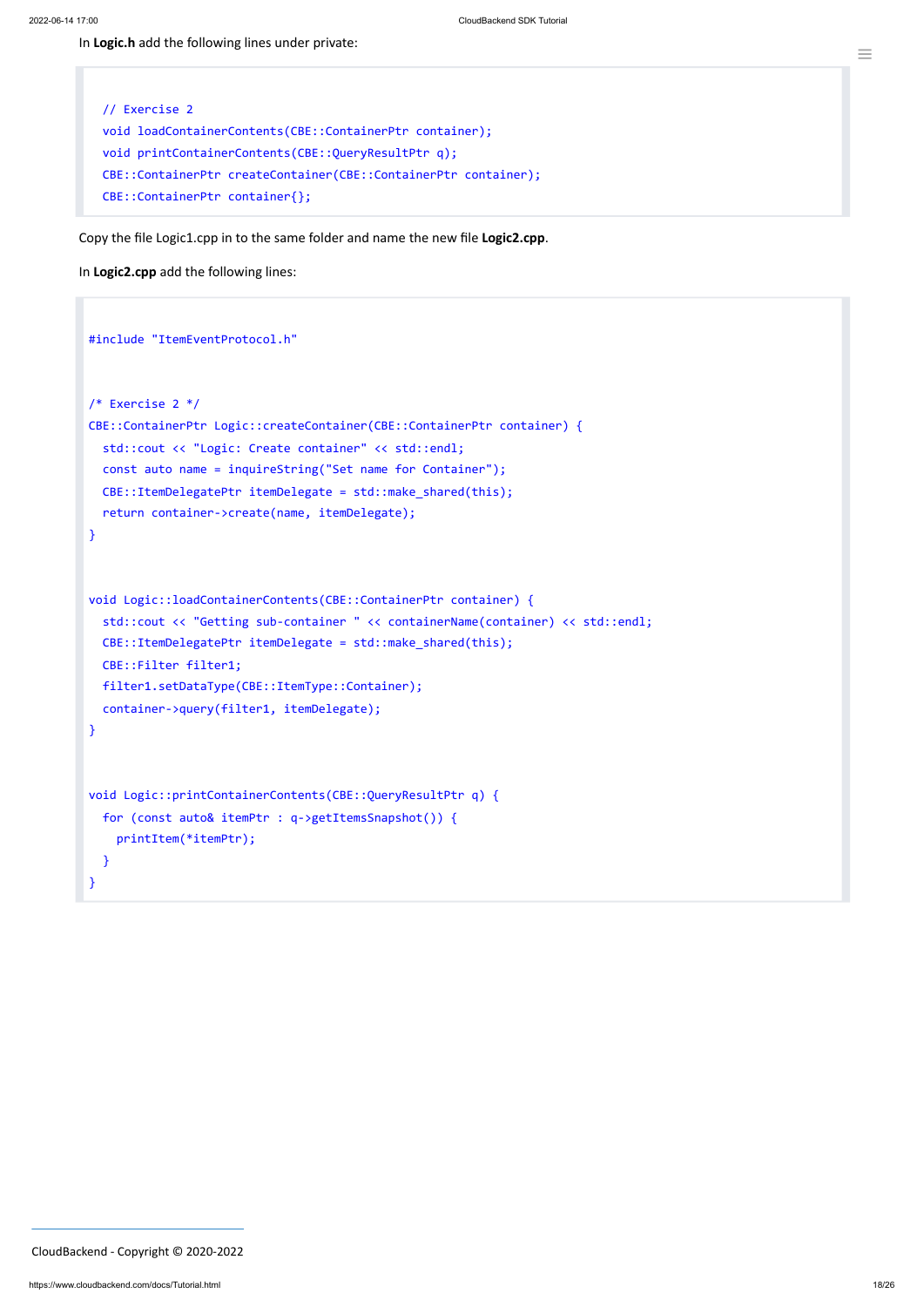Next step is to add to the switch / case function in logic(). From start() you will get access to the rootContainer in which we will create this container. Try implementing this yourself, otherwise replace logic() with the following example code inside the switch statement:

```
/* after login; load the top container list of items in cache */
case 1: {
  loadContainerContents(rootContainer);
 ++step;
 break;
}
/* Given the existing containers, should we create a new ? */
case 2: {
  printContainerContents(qResult);
  if (inquireBool("Do you want to create a new container", false)) {
    auto newContainer = createContainer(rootContainer);
    std::cout << "Container name: "
              << containerName(newContainer, true /* temporary */)
              << std::endl;
    container = newContainer;
  } else {
    continueToNextStep = true;
  }
  ++step;
  break;
}
```
When you have completed the file **Logic2.cpp** it is time to compile and run the code.

| ∣sh run.sh 2 | # run your compiled exercise 2 |
|--------------|--------------------------------|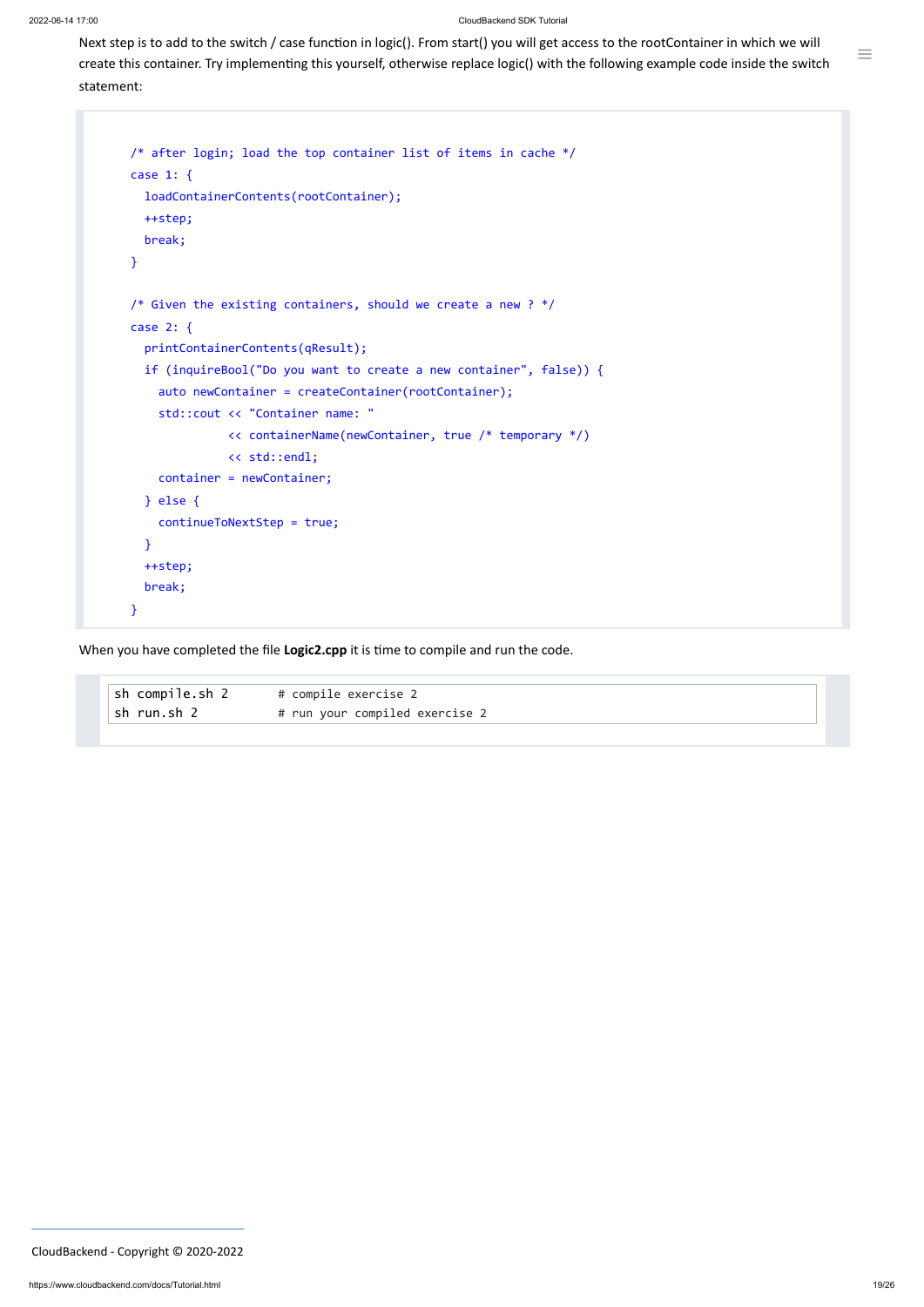## Exercise 3

In this exercise **query** and **createObject** will be implemented and used. You will add a lot of code for printing query results in different ways; one way for all the items in a container and one method for specifically the metadata added on an object. However, if you would like to combine these you are more then welcome to implement that. Apart from that, a getter for containers (from the recent query residing in the cache), query container and createObject helper functions will be added together with corresponding callbacks from the requests.

You will add the following source code files in the project folder:

- [Logic.h](#page-19-0)
- [Logic3.cpp](#page-20-0)

<span id="page-19-0"></span>Next add the following in **Logic.h**:

// Exercise 3 void printObjects(CBE::QueryResultPtr q); CBE::ContainerPtr selectContainer(const std::string& prompt); CBE::ObjectPtr createObject(CBE::ContainerPtr inContainer); CBE::ObjectPtr object{};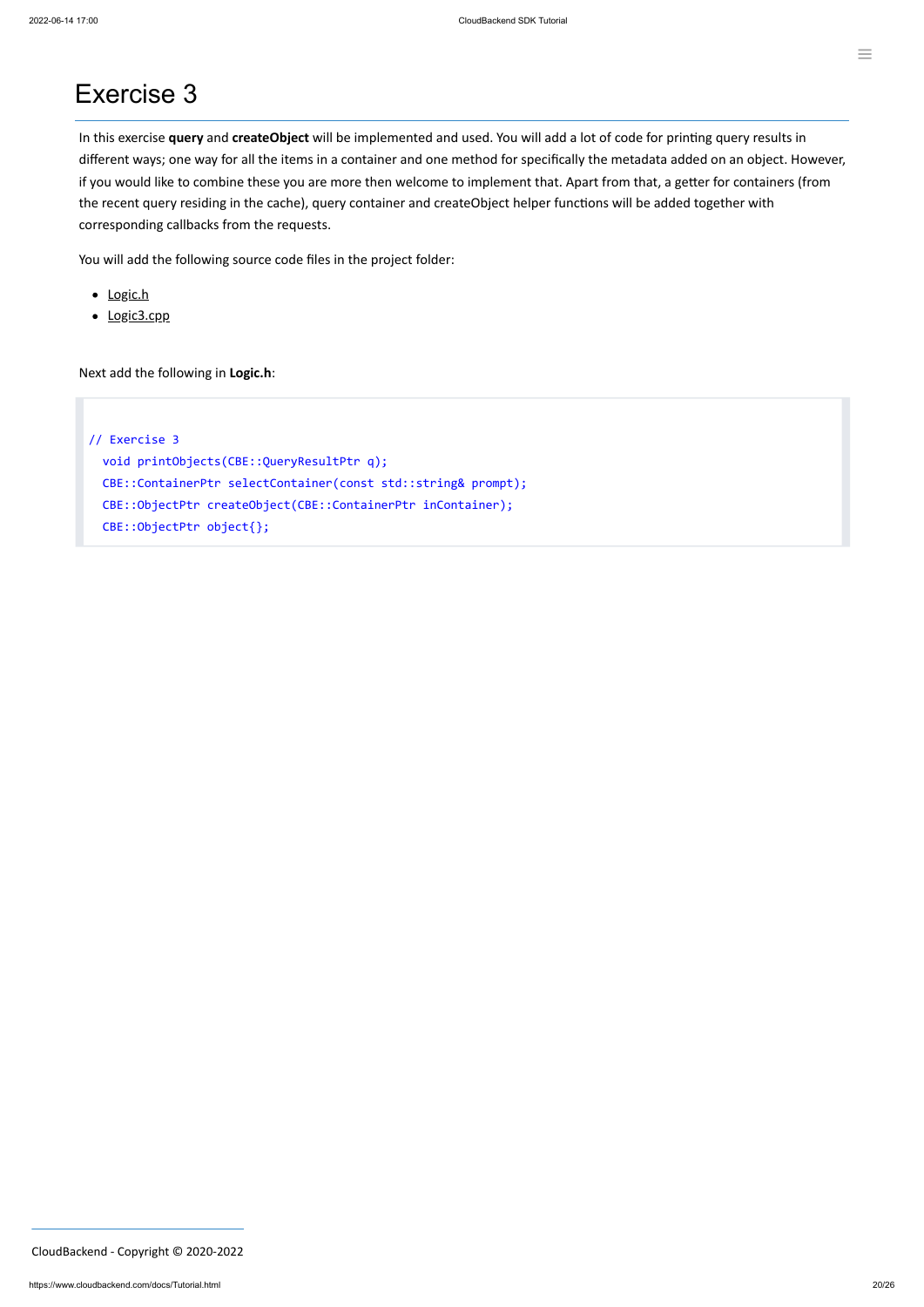<span id="page-20-0"></span>Next copy Logic2.cpp to **Logic3.cpp** Add the following:

```
/* Exercise 3 */
void Logic::printObjects(CBE::QueryResultPtr q) {
  CBE::ObjectPtr tempObject{}; // nullptr;
  std::cout << "Printing Objects from query result: " << std::endl;
  for (const auto& itemPtr : q->getItemsSnapshot()) {
    if(itemPtr->type() == CBE::ItemType::Object) {
      printItem(*itemPtr);
      tempObject = cloudBackend->castObject(itemPtr);
      const auto keyValues = tempObject->keyValues();
      if(!keyValues.empty()) {
        for (const auto& keyValue : keyValues) {
          const auto& key = keyValue.first;
          const auto& sdkValue = keyValue.second;
          const auto indexed = std::get<metadata_dataindex_indexed>(sdkValue);
          std::cout << " " << key << " = " << "'"
                    << std::get<metadata_dataindex_value>(sdkValue)
                    << "'" << (indexed? " \t\t(indexed)" : "") << std::endl;
        }
      } // if(!keyValues.empty())
    } // if(itemPtr->type() == CBE::ItemType::Object)
  }
  if(!tempObject) {
    std::cout << "Sorry, no objects found in the Container!" << std::endl;
  }
}
CBE::ContainerPtr Logic::selectContainer(const std::string& prompt) {
  std::cout << "Select Container" << std::endl;
  const auto items = qResult->getItemsSnapshot();
  while (true) {
    const auto containerName =
      inquireString(prompt);
    for (const auto& item : items) {
      if(item->name() == containerName)return cloudBackend->castContainer(item);
      }
    }
    std::cout << "Error: the container you asked for, \"" << containerName
              << "\", was not found; following are the options:" << std::endl;
    for(const auto& item : items) {
      printItem(*item);
    }
  }
}
CBE::ObjectPtr Logic::createObject(CBE::ContainerPtr inContainer) {
  std::cout << "Create Object" << std::endl;
  const int numOftags =
                      inquireInt("Set the number of Key/Value pairs you want");
  CBE::metadata_type keyValues;
```
 $C$ loudBackend - Copyright © 2020-2022<br>
for(int i = 1; i <= numOftags; i++) {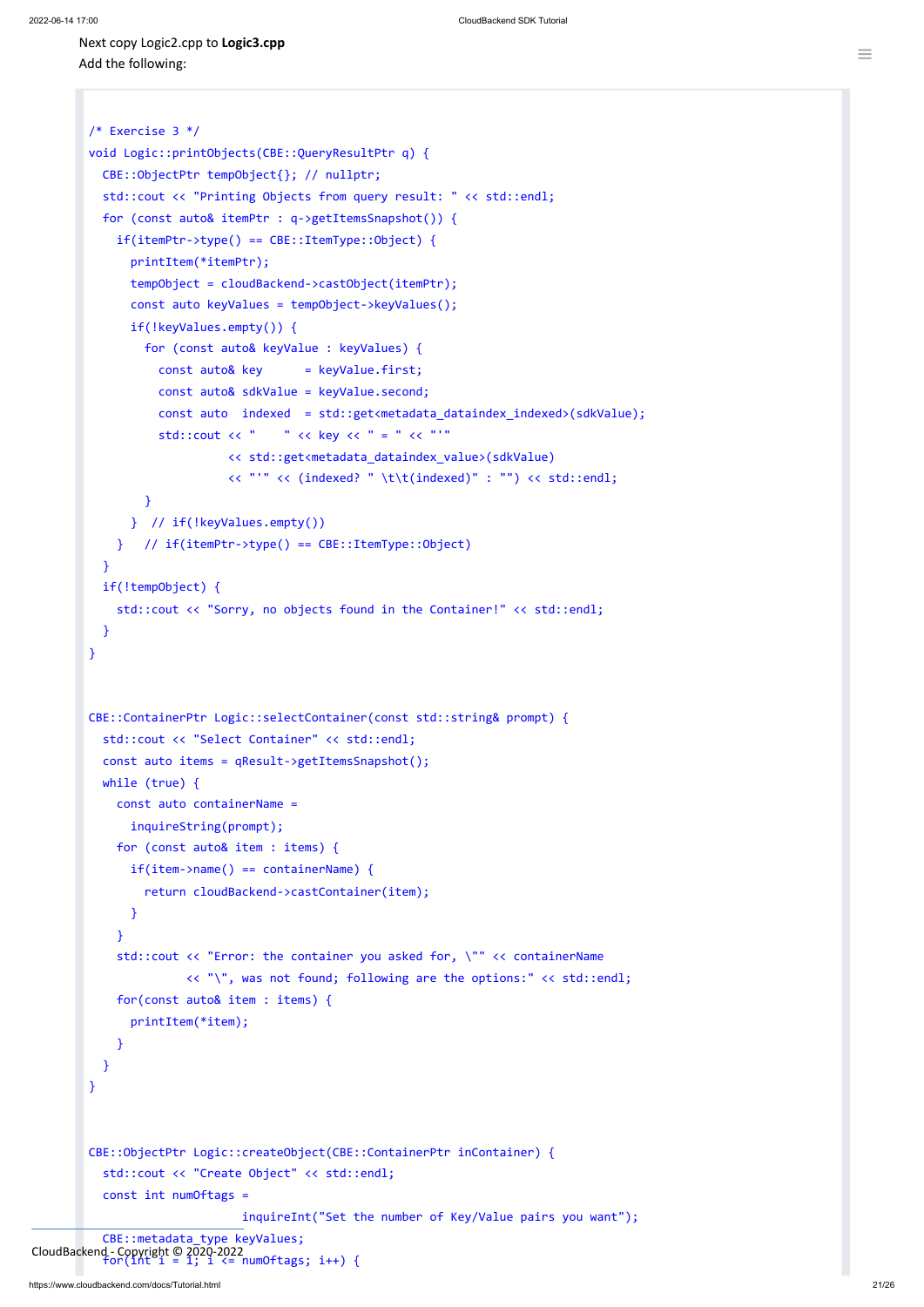```
const auto tag = inquireString("Name of Key #" + std::to_string(i));
   const auto value =
            inquireString("Value for #" + std::to_string(i) + " " " + tag + " "");const auto indexed =
                       inquireBool("Make KeyValue pair #" + std::to_string(i) +
                                   " indexed or not (y indexed, n not indexed",
                                  true /* defaultVal */);
   keyValues[tag] = std::pair(value, indexed);
 }
 const std::string name = inquireString("Set name for Object");
 CBE::ItemDelegatePtr itemDelegate = std::make_shared(this);
 if (numOftags > 0) {
   return inContainer->createObject(name, itemDelegate, keyValues);
 } else {
    return inContainer->createObject(name, itemDelegate);
 }
}
```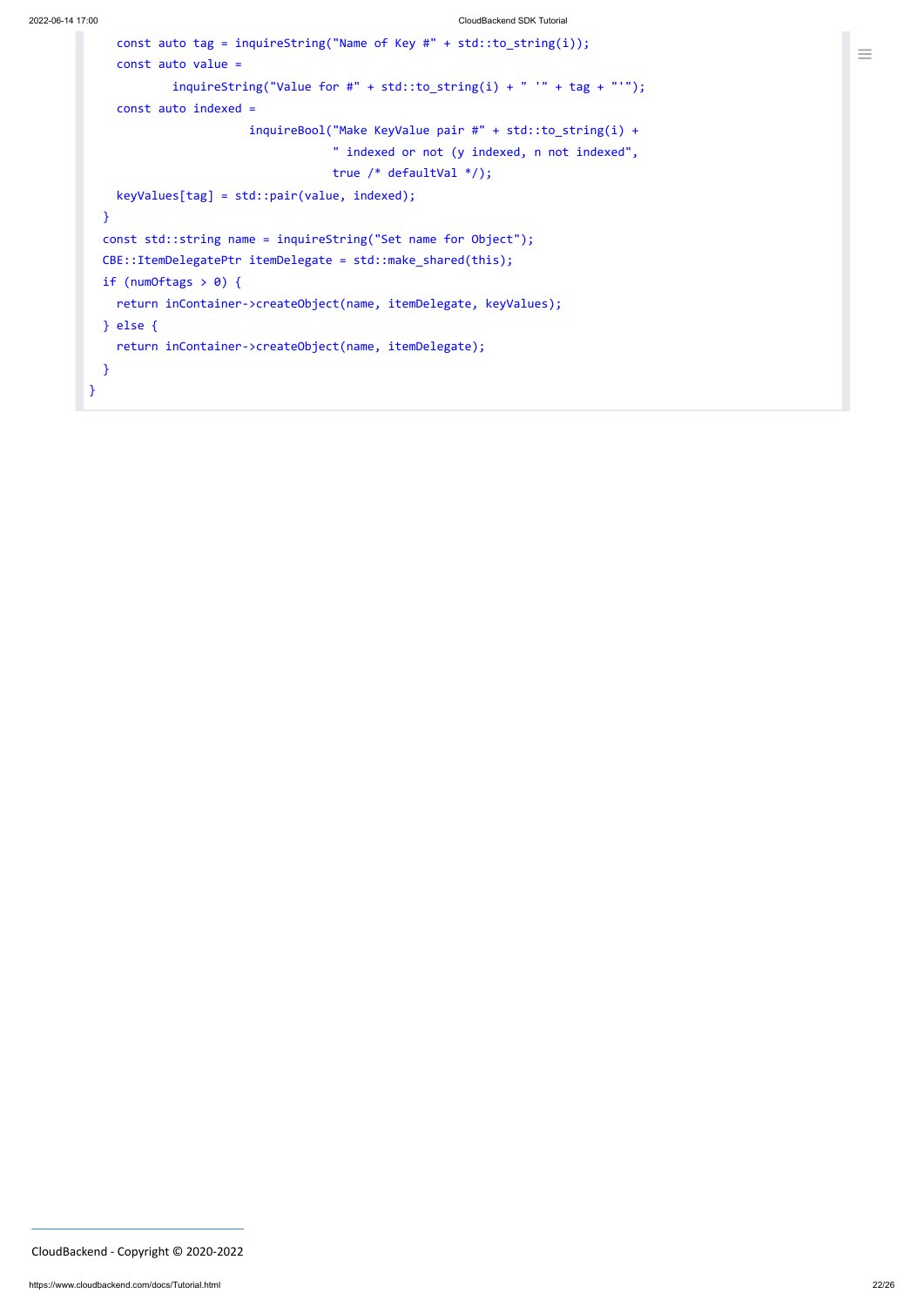Next step is to add to the switch / case function in logic(). From start() you will get access to the rootContainer in which we will create this container. Try implementing this yourself, otherwise add to logic() with the following example code:

```
/* Look in the target container */case 3: {
 ++step;
  loadContainerContents(rootContainer);
 break;
}
/* print list of items; select target container; create object */
case 4: {
  printContainerContents(qResult);
  std::cout << "Item count: " << qResult->getItemsSnapshot().size()
            << std::endl;
  container =
      selectContainer(
        "In which Container do you want to create the new object");
  std::cout << "Container: " << containerName(container) << std::endl;
  object = createObject(container);
  std::cout << "Designated name: "
            << objectName(object, true /* temporary */) << std::endl;
  ++step;
  break;
}
/* object created; load the top container list of items in cache */
case 5: {
  std::cout << "Object name: " << objectName(object) << std::endl;
  loadContainerContents(container);
  ++step;
  break;
}
/* print list of objects and their key/value data */
case 6: {
  printObjects(qResult);
 ++step;
  logic();
  break;
}
```
Compile and run the code.

 $\equiv$ 

To reset your account, do implement on your own, a way to clean up containers and objects that have been created.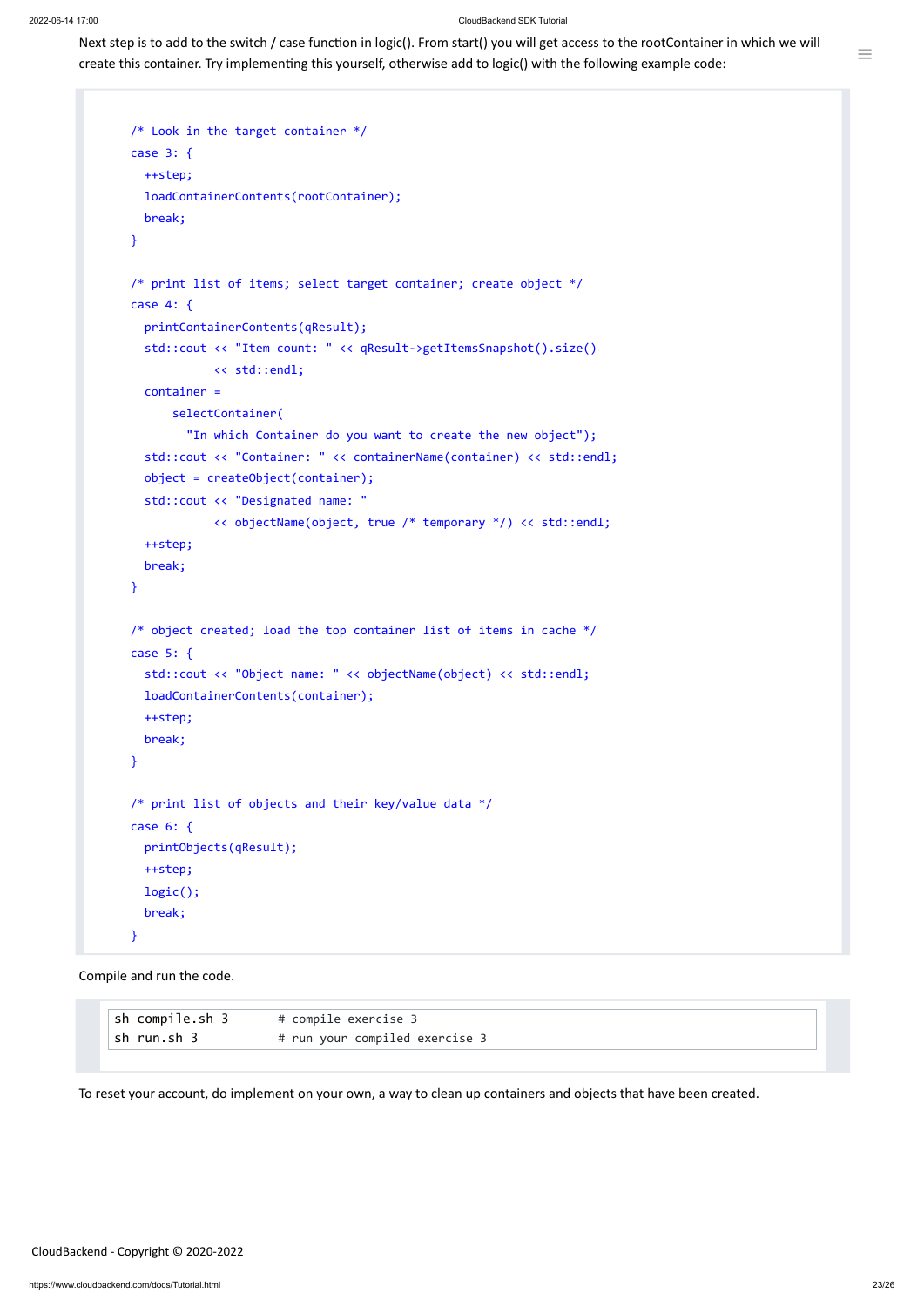## <span id="page-23-0"></span>**Scripts**

Finally add the following two scripts **compile.sh** and **run.sh**. If you want to use your own scripts do so, but if you just want to copy paste use the following and read the comments in the script:

#### **compile.sh**

```
#!/bin/sh
# Copyright © CloudBackend AB 2022.
# compile.sh #
# version 2022-03-24
# This compiler script has sections corresponding to
# the different exercises in the Tutorial # on the website.
# Submit the number of the Exercise to compile.
# Example: sh compile.sh 1
if [ $# -gt 0 ]
then
    exe=$1
else
    exe="0"
fi
ARCH=`uname -m`
echo "computer architechture:" ${ARCH}
case "$ARCH" in
    "x86_64")
    COMPILER_COMMAND="g++ -std=c++17 -pthread "
    # your path to the copy of the SDK binary lib
    # libCBE="../../SDK/Linux_x86/libcb_sdk.so" # export LD_LIBRARY_PATH="../../SDK/Linux_x86/"
    libCBE="../../SDK/Linux_x86/libcb_sdk.a"
    WARNINGS="-Wpedantic -Wall -Wextra -Weffc++ -Wsuggest-override -Wno-unused-parameter"
    ;;
    *)
    echo ${ARCH} "platform is not supported in this release"
    exit 1
    ;;
esac
echo "compile exercise:" ${exe}
case "${exe}" in
```

```
1)
```

```
# Tutorial exercise 1:
            ${COMPILER_COMMAND} ${WARNINGS} -o tut${exe} Main.cpp Logic${exe}.cpp AccountEventProtocol.cpp
        ${libCBE} -I "../../include"
            command_result=$?
            ;;
            2|3)
            # Tutorial exercise:
            ${COMPILER_COMMAND} ${WARNINGS} -o tut${exe} Main.cpp Logic${exe}.cpp AccountEventProtocol.cpp
        ItemEventProtocol.cpp ${libCBE} -I "../../include"
            command result=$?
            ز ر
CloudBackend - Copyright © 2020-2022
```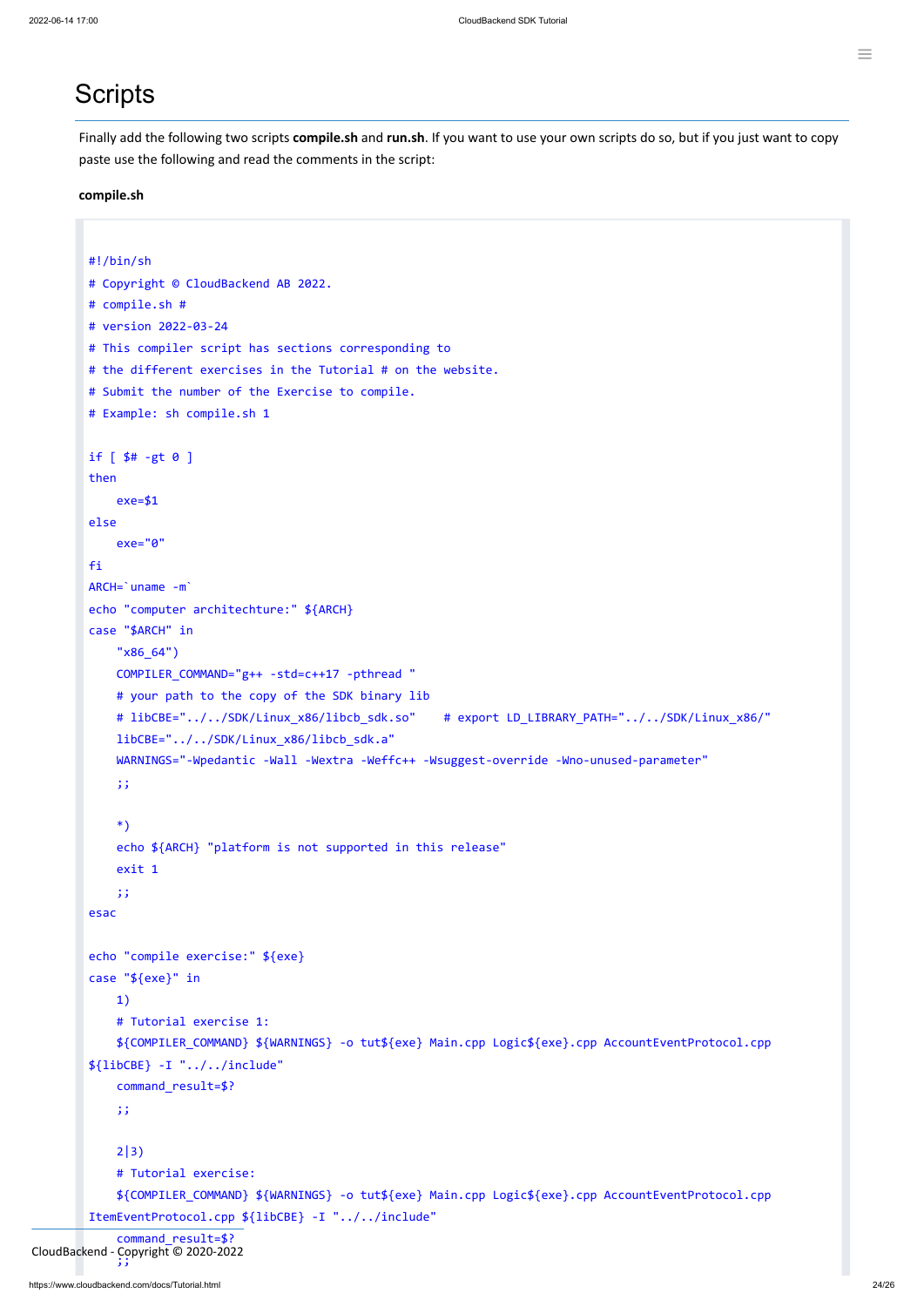```
*)
   # Default.
   echo "syntax : "$0" <1-3> "
   echo "example: "$0" 1"
    exit 2
    ;;
esac
if [ ${command_result} -eq 0 ]
then
    echo "to run use: sh run.sh" ${exe}
else
    echo "compilation had errors"
fi
```
\* note that two actions are needed in this script, first the \${libCBE} variable needs to point to where you have the binary, second is the -I flag which needs to point to where you have the include folder for the SDK. If you use the libcb\_sdk.so, prior to running the compiled code, set export LD\_LIBRARY\_PATH="../../SDK/Linux\_x86/"